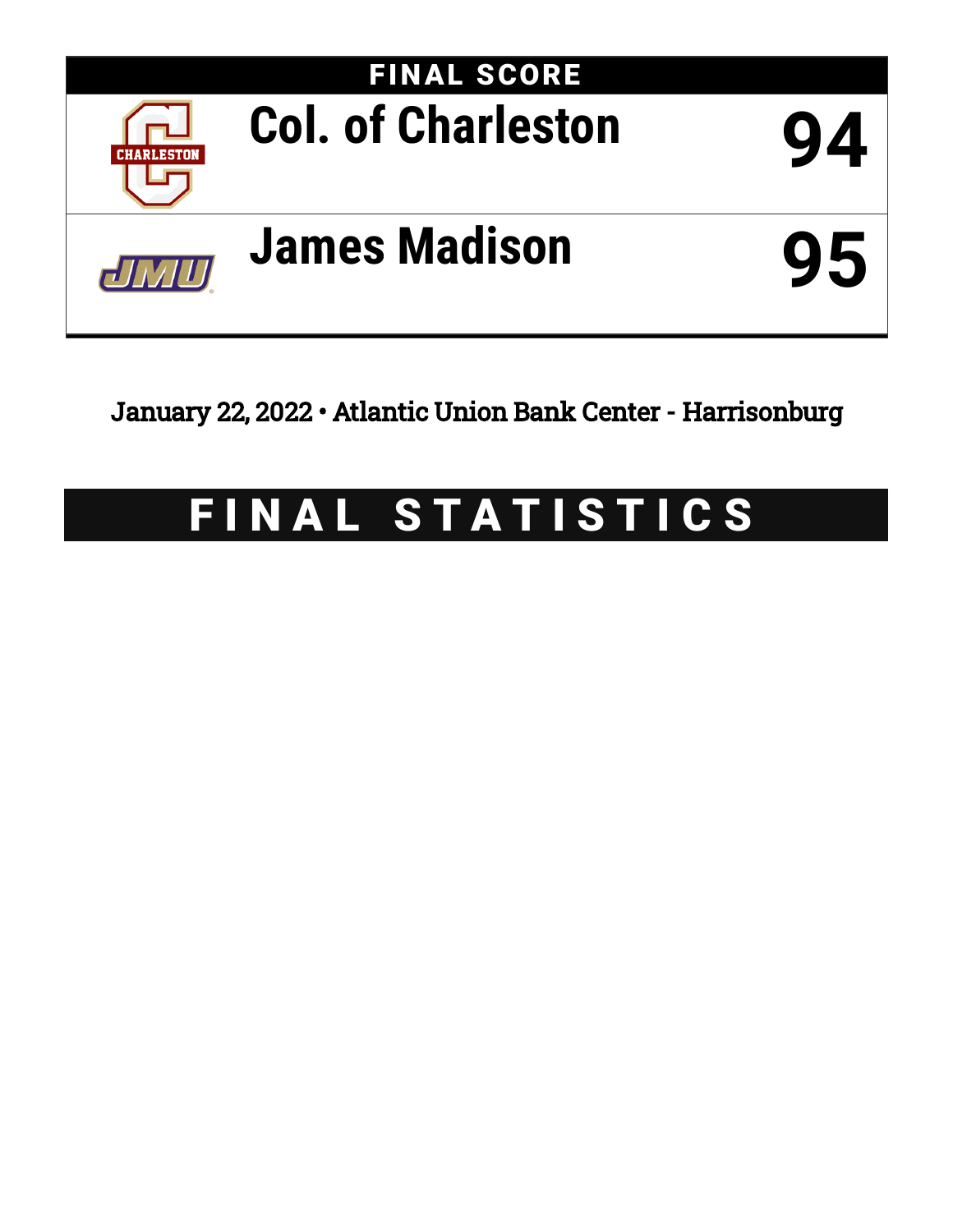### **Official Box Score Col. of Charleston vs James Madison Game Totals -- Final Statistics January 22, 2022 at Atlantic Union Bank Center - Harrisonburg**



## **Col. of Charleston 94**

| No. | Player                 | S | Pts      | FG       | 3FG       | FT        | <b>OR</b>      | DR.      | TR             | PF             | A                     | TO | <b>BIK</b>   | Stl            | Min | $+/-$        |
|-----|------------------------|---|----------|----------|-----------|-----------|----------------|----------|----------------|----------------|-----------------------|----|--------------|----------------|-----|--------------|
| 02  | SMITH, REYNE           | G | 21       | $6 - 12$ | $6 - 11$  | $3 - 3$   | 0              | 0        | 0              | 3              | 3                     |    | 0            | 0              | 24  | $\mathbf{0}$ |
| 11  | UNDERWOOD, DIMITRIUS   | G | 18       | $5-9$    | $1 - 1$   | $7-8$     | $\overline{2}$ | 5        | 7              | 4              | 3                     | 6  | 0            | $\overline{2}$ | 32  | $-7$         |
| 12  | MEEKS, JOHN            |   | 17       | $5 - 10$ | 3-7       | $4 - 5$   | 2              | 2        | 4              | 3              | 3                     | 0  | 0            |                | 36  | -6           |
| 25  | <b>BURNHAM, BEN</b>    |   | 9        | $4 - 12$ | $1 - 6$   | $0 - 1$   | 3              | 5        | 8              |                | $\mathbf{2}^{\prime}$ | 2  | 0            | 0              | 26  | -8           |
| 33  | <b>SMART, OSINACHI</b> | С | 4        | $2 - 5$  | $0 - 0$   | $0 - 2$   | 6              | 3        | 9              | $\overline{2}$ | 2                     |    | 0            | 0              | 16  | -4           |
| 01  | SECHAN, JORDAN         | G | 3        | $1 - 1$  | $1 - 1$   | $0 - 0$   | 0              | 1        | 1              | 0              | 0                     | 0  | $\mathbf{0}$ | 0              | 3   | $-3$         |
| 04  | <b>HORTON, RAEKWON</b> | G | 4        | $2 - 4$  | $0 - 2$   | $0 - 1$   | 3              | 1        | 4              | 3              |                       |    | 0            | $\Omega$       | 15  | 7            |
| 05  | <b>TUCKER, BRENDEN</b> | G | 9        | $4-6$    | $0 - 1$   | $1 - 2$   | 0              | 2        | $\overline{2}$ | 5              |                       | 4  | $\Omega$     |                | 15  | $-7$         |
| 30  | FARRAR, NICK           | F | $\Omega$ | $0 - 1$  | $0 - 1$   | $0 - 0$   | 0              | 0        | 0              | 1              | 0                     |    | 0            | 0              | 2   | $\mathbf{0}$ |
| 34  | LAMPTEN, CHARLES       | F | $\Omega$ | $0 - 0$  | $0 - 0$   | $0 - 0$   |                | 3        | 4              | 4              |                       |    | $\Omega$     |                | 10  | 12           |
| 35  | <b>FAYE, BABACAR</b>   | F | 9        | $3-3$    | $0 - 0$   | $3 - 4$   | 1              | $\Omega$ | $\mathbf 1$    | 5              | 1                     | 3  | $\Omega$     | 1              | 15  | 8            |
| 41  | EVDOKIMOV, NIKITA      | G | $\Omega$ | $0 - 3$  | $0 - 3$   | $0 - 0$   | 0              | 1        | 1              | 0              | $\overline{2}$        | 0  | $\Omega$     | $\mathbf{0}$   | 6   | 3            |
|     | TEAM                   |   |          |          |           |           | 2              | 2        | 4              | $\Omega$       |                       | 0  |              |                |     |              |
|     | <b>TOTALS</b>          |   |          | 94 32-66 | $12 - 33$ | $18 - 26$ | 20             | 25       | 45             | 31             | 19                    | 20 | $\bf{0}$     | 6              | 200 |              |

| <b>Shooting By Period</b><br>Period | FG        | FG%   | 3FG       | 3FG%  | FT        | FT%   | Deadball Rebounds: 2,0<br>Last FG: 2nd-00:00               |
|-------------------------------------|-----------|-------|-----------|-------|-----------|-------|------------------------------------------------------------|
| 1st Half                            | 16-31     | 52%   | $9 - 20$  | 45%   | $4-9$     | 44%   | Biggest Run: 9-0                                           |
| 2nd Half                            | 16-35     | 46%   | $3 - 13$  | 23%   | $14 - 17$ | 82%   | Largest lead: By 11 at 1st-11:56<br>Technical Fouls: None. |
| Game                                | $32 - 66$ | 48.5% | $12 - 33$ | 36.4% | 18-26     | 69.2% |                                                            |

## **James Madison 95**

| No. | Plaver                   | S  | Pts | FG       | 3FG      | FТ        | 0 <sub>R</sub> | DR | TR             | PF            | A        | TO | <b>B</b> lk  | Stl | Min | $+/-$          |
|-----|--------------------------|----|-----|----------|----------|-----------|----------------|----|----------------|---------------|----------|----|--------------|-----|-----|----------------|
| 04  | MORSE, VADO              | G  | 32  | $7 - 17$ | $5 - 10$ | $13 - 14$ | 0              |    |                |               |          |    | 0            |     | 36  | $\mathbf{0}$   |
| 11  | <b>FALDEN, CHARLES</b>   | G  | 13  | $5 - 8$  | $1 - 3$  | $2 - 2$   | 0              | 0  | 0              | 2             | 0        |    | $\Omega$     | 3   | 31  | 10             |
| 12  | AMADI, JUSTIN            | F  | 16  | $5-9$    | $0 - 1$  | $6 - 8$   | 4              | 4  | 8              | 4             | 1        | 0  | 0            | 4   | 32  | 9              |
| 15  | <b>MOLSON, TAKAL</b>     | G  | 12  | $4-9$    | $0 - 3$  | $4 - 5$   | $\Omega$       | 3  | 3              | 5             | 3        | 5  | $\Omega$     | 3   | 32  | $\overline{4}$ |
| 22  | <b>WOODEN, JULIEN</b>    | F. | 2   | $0 - 2$  | $0 - 1$  | $2 - 2$   | 0              | 2  | $\overline{2}$ | 0             | 2        | 2  | 0            | 0   | 21  | $-14$          |
| 01  | SAVAGE, DEVON            | G  | 3   | $1 - 2$  | $1 - 2$  | $0 - 0$   | 0              |    |                | 3             | $\Omega$ | 0  | $\mathbf{0}$ |     | 9   | $-5$           |
| 02  | STINSON, JAYLEN          | G  | 0   | $0 - 0$  | $0 - 0$  | $0 - 0$   | 0              | 0  | 0              |               | 0        |    | 0            | 0   | 3   | $-1$           |
| 05  | <b>EDWARDS, TERRENCE</b> | G  | 10  | $3 - 5$  | $0 - 0$  | $4 - 5$   | 1              | 6  |                | $\mathcal{P}$ | 2        | 3  |              |     | 20  | 5              |
| 10  | STRICKLAND, TERELL       | G  | 0   | $0 - 0$  | $0 - 0$  | $0 - 0$   | 0              | 0  | $\Omega$       | 0             | 0        |    | 0            | 0   | 5   | -1             |
| 25  | SULE, ALONZO             | F  |     | $3 - 4$  | $1 - 2$  | $0 - 0$   | $\Omega$       | 2  | $\mathcal{P}$  | 2             | 1        | 0  | $\Omega$     |     | 12  | $-2$           |
|     | <b>TEAM</b>              |    |     |          |          |           | 2              |    | 3              | $\Omega$      |          | 0  |              |     |     |                |
|     | <b>TOTALS</b>            |    |     | 95 28-56 | $8 - 22$ | $31 - 36$ |                | 20 | 27             | 20            | 10       | 14 |              | 14  | 200 |                |

| <b>Shooting By Period</b><br>Period | FG        | FG%   | 3FG      | 3FG%  | FТ        | FT%   |
|-------------------------------------|-----------|-------|----------|-------|-----------|-------|
| 1st Half                            | 15-33     | 45%   | $5-14$   | 36%   | $13 - 15$ | 87%   |
| 2nd Half                            | $13 - 23$ | 57%   | $3 - 8$  | 38%   | 18-21     | 86%   |
| Game                                | 28-56     | 50.0% | $8 - 22$ | 36.4% | $31 - 36$ | 86.1% |

*Deadball Rebounds:* 1,0 *Last FG:* 2nd-02:22 *Biggest Run:* 10-0 *Largest lead:* By 7 at 2nd-02:22 *Technical Fouls:* None.

| Game Notes:                                                           | <b>Score</b>                             | 1st | 2 <sub>nd</sub> | <b>TOT</b> | <b>Points</b>     | COC            | <b>JMU</b>     |
|-----------------------------------------------------------------------|------------------------------------------|-----|-----------------|------------|-------------------|----------------|----------------|
| Officials: Leslie Jones, Jemel Spearman, JD Ralls<br>Attendance: 4721 | COC                                      | 45  | 49              | 94         | In the Paint      | 38             | 40             |
|                                                                       | <b>JMU</b>                               | 48  | -47             | 95         | Off Turns         |                | 21             |
| Start Time: 04:06 PM ET                                               |                                          |     |                 |            | 2nd Chance        | 24             | 10             |
| End Time: 06:53 PM ET<br>Game Duration: 2:47                          | COC led for 26:37. JMU led for 11:21.    |     |                 |            | <b>Fast Break</b> | 10             |                |
| Conference Game:                                                      | Game was tied for 2:03.<br>Times tied: 4 |     | Lead Changes: 3 |            | Bench             | 25             | 20             |
|                                                                       |                                          |     |                 |            | Per Poss          | 1.237<br>41/76 | 1.218<br>42/78 |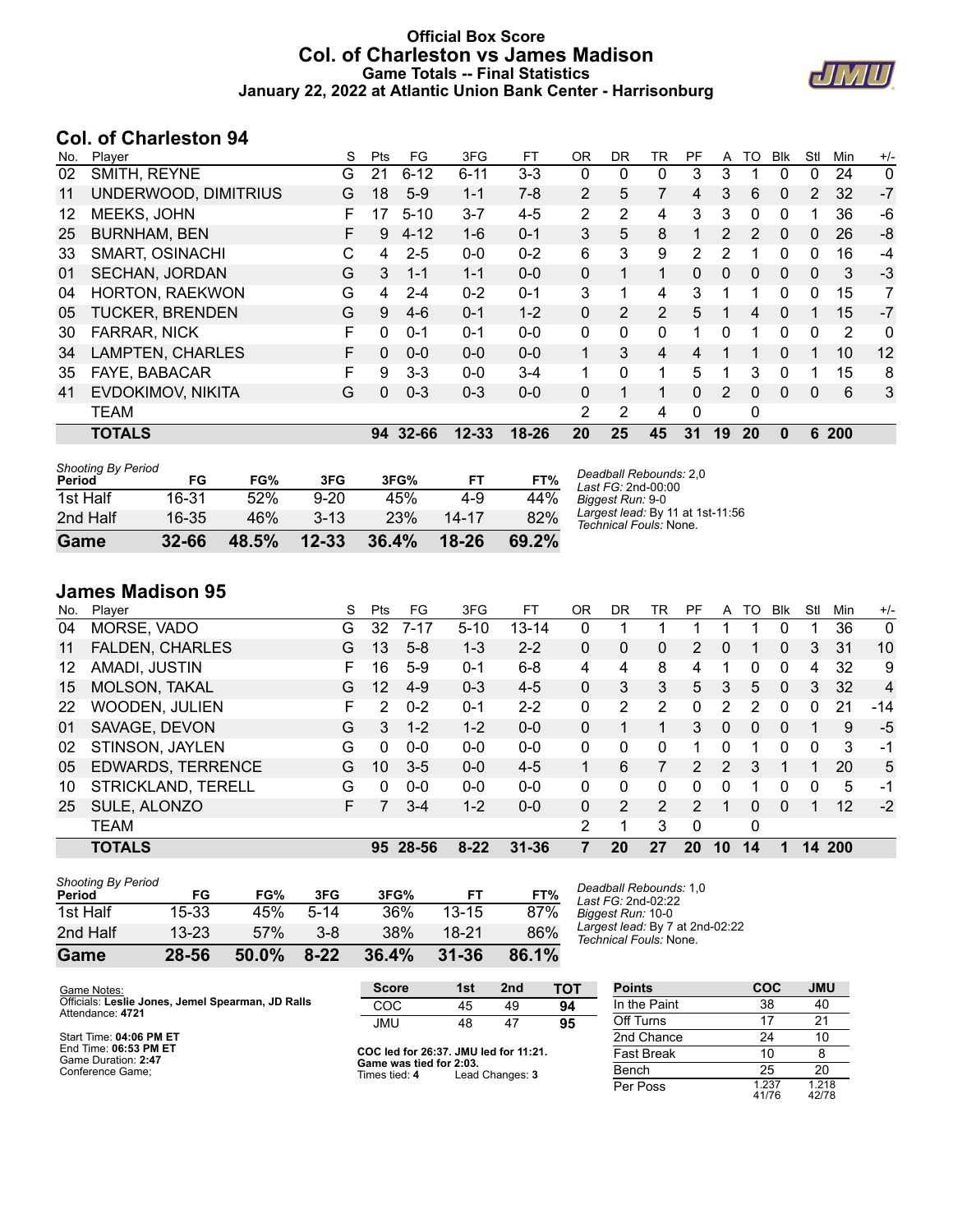#### **Official Box Score Col. of Charleston vs James Madison First Half Statistics Only January 22, 2022 at Atlantic Union Bank Center - Harrisonburg**



## **Col. of Charleston 45**

| No. | Player                 | S | <b>Pts</b> | <b>FG</b> | 3FG      | <b>FT</b> | <b>OR</b> | <b>DR</b>      | TR             | <b>PF</b>     | A  | TO | <b>BIK</b> | <b>Stl</b>   | Min            | $+/-$ |
|-----|------------------------|---|------------|-----------|----------|-----------|-----------|----------------|----------------|---------------|----|----|------------|--------------|----------------|-------|
| 02  | SMITH, REYNE           | G | 12         | $4 - 5$   | 4-5      | $0 - 0$   | 0         | 0              | 0              | 2             | 2  | 0  | 0          | 0            | 13             | 3     |
| 11  | UNDERWOOD, DIMITRIUS   | G |            | $2 - 3$   | $1 - 1$  | $2 - 2$   |           | 4              | 5              |               | 3  | 4  | $\Omega$   | 0            | 16             | $-10$ |
| 12  | MEEKS, JOHN            | F | 6          | 2-4       | 2-4      | $0-0$     | 1         | 2              | 3              |               | 2  | 0  | 0          | 0            | 18             | -8    |
| 25  | <b>BURNHAM, BEN</b>    | F | 3          | $1 - 6$   | $1 - 5$  | $0 - 1$   | 0         | 3              | 3              | 0             | 2  | 2  | 0          | 0            | 12             | $-2$  |
| 33  | <b>SMART, OSINACHI</b> | С | 4          | 2-4       | $0 - 0$  | $0 - 2$   | 5         | 1              | 6              |               |    | 0  | 0          | 0            | 9              | 4     |
| 01  | <b>SECHAN, JORDAN</b>  | G | 3          | $1 - 1$   | $1 - 1$  | $0 - 0$   | 0         | 1              | 1              | $\Omega$      | 0  | 0  | 0          | 0            | 3              | $-3$  |
| 04  | <b>HORTON, RAEKWON</b> | G | $\Omega$   | $0 - 1$   | $0 - 1$  | $0 - 0$   | 2         | 0              | 2              | 3             | 0  |    | 0          | $\Omega$     | 4              | 0     |
| 05  | <b>TUCKER, BRENDEN</b> | G |            | $3 - 4$   | $0 - 1$  | $1 - 2$   | 0         | $\overline{2}$ | $\overline{2}$ | $\mathcal{P}$ |    |    | 0          | 1            | 11             | 1     |
| 30  | <b>FARRAR, NICK</b>    | F | 0          | $0 - 1$   | $0 - 1$  | $0-0$     | 0         | $\Omega$       | $\mathbf{0}$   | 1             | 0  |    | 0          | 0            | $\overline{2}$ | 2     |
| 34  | LAMPTEN, CHARLES       | F | $\Omega$   | $0 - 0$   | $0 - 0$  | $0 - 0$   | 0         | 1              | 1              | 2             | 0  | 0  | $\Omega$   | $\Omega$     | 2              | 1     |
| 35  | <b>FAYE, BABACAR</b>   | F | 3          | 1-1       | $0 - 0$  | $1 - 2$   | 0         | 0              | 0              | 1             | 0  | 3  | $\Omega$   | 1            | 8              | -1    |
| 41  | EVDOKIMOV, NIKITA      | G | 0          | $0 - 1$   | $0 - 1$  | $0 - 0$   | 0         | $\Omega$       | $\mathbf{0}$   | 0             |    | 0  | 0          | 0            | 3              | $-2$  |
|     | <b>TEAM</b>            |   |            |           |          |           | 0         | 1              | 1              | $\Omega$      |    | 0  |            |              |                |       |
|     | <b>TOTALS</b>          |   |            | 45 16-31  | $9 - 20$ | $4 - 9$   | 9         | 15             | 24             | 14            | 12 | 12 | 0          | $\mathbf{2}$ | 100            |       |

| <b>Shooting By Period</b> |           |       |           |       |       |       |
|---------------------------|-----------|-------|-----------|-------|-------|-------|
| Period                    | FG        | FG%   | 3FG       | 3FG%  |       | FT%   |
| 1st Half                  | 16-31     | 52%   | $9 - 20$  | 45%   | 4-9   | 44%   |
| Game                      | $32 - 66$ | 48.5% | $12 - 33$ | 36.4% | 18-26 | 69.2% |

*Deadball Rebounds:* 2,0 *Last FG Half:* COC 2nd-00:00

## **James Madison 48**

| No. | Player                   | S  | Pts | FG.       | 3FG      | <b>FT</b> | <b>OR</b>    | <b>DR</b> | TR            | PF            | A | TO. | <b>Blk</b>   | Stl          | Min | $+/-$       |
|-----|--------------------------|----|-----|-----------|----------|-----------|--------------|-----------|---------------|---------------|---|-----|--------------|--------------|-----|-------------|
| 04  | MORSE, VADO              | G  | 21  | $6 - 11$  | 4-6      | 5-6       | 0            | $\Omega$  | 0             |               |   | 0   | 0            |              | 19  |             |
| 11  | <b>FALDEN, CHARLES</b>   | G  | 4   | $2 - 4$   | $0 - 2$  | $0 - 0$   | $\mathbf{0}$ | 0         | 0             |               | 0 |     | 0            | 3            | 16  | 7           |
| 12  | AMADI, JUSTIN            | F  | 11  | $3 - 7$   | $0 - 1$  | $5-6$     | 4            | 3         | 7             | $\Omega$      |   | 0   | 0            | 3            | 17  | 8           |
| 15  | <b>MOLSON, TAKAL</b>     | G  |     | $2 - 7$   | $0 - 3$  | $3 - 3$   | 0            |           |               |               |   | 2   | $\Omega$     | 2            | 17  | 4           |
| 22  | <b>WOODEN, JULIEN</b>    | F. | 0   | $0 - 1$   | $0 - 1$  | $0 - 0$   | $\Omega$     | 2         | 2             | 0             |   | 1   | $\Omega$     | 0            | 12  | -6          |
| 01  | SAVAGE, DEVON            | G  | 0   | $0 - 0$   | $0 - 0$  | $0 - 0$   | $\Omega$     | $\Omega$  | $\Omega$      |               | 0 | 0   | $\Omega$     | $\Omega$     | 4   | $-2$        |
| 02  | STINSON, JAYLEN          | G  | 0   | $0 - 0$   | $0 - 0$  | $0 - 0$   | 0            | 0         | $\Omega$      | $\Omega$      | 0 | 0   | $\Omega$     | 0            | 0   | $\mathbf 0$ |
| 05  | <b>EDWARDS, TERRENCE</b> | G  | 0   | $0 - 1$   | $0 - 0$  | $0 - 0$   |              | 2         | 3             | 2             |   |     | $\mathbf{0}$ | $\mathbf{0}$ | 5   |             |
| 10  | STRICKLAND, TERELL       | G  | 0   | $0 - 0$   | $0 - 0$  | $0 - 0$   | 0            | 0         | 0             | <sup>0</sup>  | 0 |     | 0            | 0            | 5   | -1          |
| 25  | SULE, ALONZO             | F. | 5.  | $2 - 2$   | $1 - 1$  | $0 - 0$   | 0            | 2         | $\mathcal{P}$ | $\mathcal{P}$ | 0 | 0   | $\Omega$     | 0            | 7   | 3           |
|     | <b>TEAM</b>              |    |     |           |          |           | 0            | 0         | $\mathbf{0}$  | $\Omega$      |   | 0   |              |              |     |             |
|     | <b>TOTALS</b>            |    | 48  | $15 - 33$ | $5 - 14$ | $13 - 15$ | 5            | 10        | 15            | 8             | 5 | 6   | 0            | 9            | 100 |             |

| <b>Shooting By Period</b><br>Period | FG    | FG%   | 3FG      | 3FG%  |           | FT%   |
|-------------------------------------|-------|-------|----------|-------|-----------|-------|
| 1st Half                            | 15-33 | 45%   | $5 - 14$ | 36%   | $13 - 15$ | 87%   |
| Game                                | 28-56 | 50.0% | $8 - 22$ | 36.4% | $31 - 36$ | 86.1% |

*Deadball Rebounds:* 1,0 *Last FG Half:* JMU 2nd-02:22

| Game Notes:                                                           | <b>Score</b> | 1st | 2 <sub>nd</sub> | тот | <b>Points (This Period)</b> | <b>COC</b>     | JMU            |
|-----------------------------------------------------------------------|--------------|-----|-----------------|-----|-----------------------------|----------------|----------------|
| Officials: Leslie Jones, Jemel Spearman, JD Ralls<br>Attendance: 4721 | COC          | 45  | 49              | 94  | In the Paint                |                | 20             |
|                                                                       | JMU          | 48  | 47              | 95  | Off Turns                   |                |                |
| Start Time: 04:06 PM ET                                               |              |     |                 |     | 2nd Chance                  | 10             |                |
| End Time: 06:53 PM ET<br>Game Duration: 2:47                          |              |     |                 |     | <b>Fast Break</b>           |                |                |
| Conference Game:                                                      |              |     |                 |     | Bench                       |                |                |
|                                                                       |              |     |                 |     | Per Poss                    | 1.184<br>18/38 | 1.200<br>22/40 |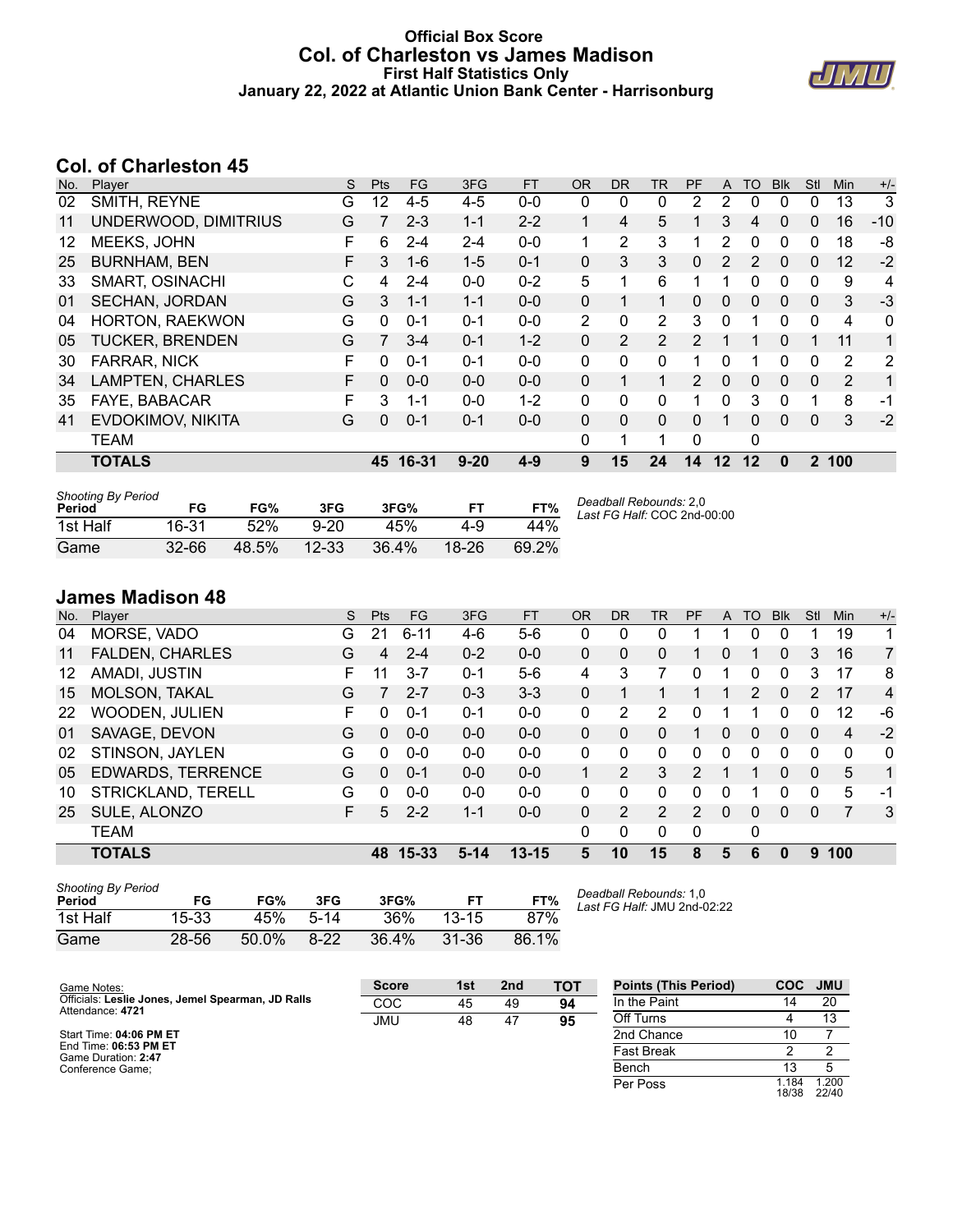### **Official Play-By-Play Col. of Charleston vs James Madison First Half January 22, 2022 at Atlantic Union Bank Center - Harrisonburg**



#### **Period 1**

<mark>Startersː</mark><br>Col. of Charleston: 2 SMITH,REYNE (G); 11 UNDERWOOD,DIMITRIUS (G); 12 MEEKS,JOHN (F); 25 BURNHAM,BEN (F); 33 SMART,OSINACHI (C);<br>James Madison: 12 AMADI,JUSTIN (F); 4 MORSE,VADO (G); 11 FALDEN,CHARLES (G); 15 M

|                |                                                                 |              |                | <b>HOME: James Madison</b>            |
|----------------|-----------------------------------------------------------------|--------------|----------------|---------------------------------------|
| Time           | <b>VISITORS: Col. of Charleston</b>                             | <b>Score</b> | <b>Margin</b>  |                                       |
| 19:44          | GOOD! DUNK by SMART, OSINACHI                                   | $0 - 2$      | V <sub>2</sub> |                                       |
| 19:44          | ASSIST by UNDERWOOD, DIMITRIUS                                  |              |                |                                       |
| 19:27          |                                                                 |              |                | MISSED 3PTR by MOLSON, TAKAL          |
| 19:22          | REBOUND (DEF) by MEEKS, JOHN                                    |              |                |                                       |
| 19:18<br>19:13 | MISSED 3PTR by SMITH, REYNE<br>REBOUND (OFF) by SMART, OSINACHI |              |                |                                       |
| 19:07          | TURNOVER (LOSTBALL) by UNDERWOOD, DIMITRIUS                     |              |                |                                       |
| 19:07          |                                                                 |              |                | STEAL by MOLSON, TAKAL                |
| 19:03          | SUB OUT: UNDERWOOD, DIMITRIUS                                   |              |                |                                       |
| 19:03          | SUB IN: TUCKER, BRENDEN                                         |              |                |                                       |
| 19:02          |                                                                 |              |                | FOUL (OFF) by MOLSON, TAKAL           |
| 19:02          |                                                                 |              |                | TURNOVER (OFFENSIVE) by MOLSON, TAKAL |
| 18:42          | GOOD! LAYUP by TUCKER, BRENDEN                                  | $0 - 4$      | V <sub>4</sub> |                                       |
| 18:26          |                                                                 |              |                | MISSED 3PTR by WOODEN, JULIEN         |
| 18:23          | REBOUND (DEF) by TEAM                                           |              |                |                                       |
| 18:06          | GOOD! 3PTR by BURNHAM, BEN                                      | $0 - 7$      | V <sub>7</sub> |                                       |
| 18:06          | ASSIST by SMITH, REYNE                                          |              |                |                                       |
| 17:36          | SUB OUT: SMITH, REYNE                                           |              |                |                                       |
| 17:36          | SUB OUT: BURNHAM, BEN                                           |              |                |                                       |
| 17:36          | SUB OUT: SMART, OSINACHI                                        |              |                |                                       |
| 17:36          | SUB IN: UNDERWOOD, DIMITRIUS                                    |              |                |                                       |
| 17:36          | SUB IN: LAMPTEN, CHARLES                                        |              |                |                                       |
| 17:36          | SUB IN: FAYE, BABACAR                                           |              |                |                                       |
| 17:36          |                                                                 |              |                | MISSED 3PTR by MORSE, VADO            |
| 17:33          | REBOUND (DEF) by UNDERWOOD, DIMITRIUS                           |              |                |                                       |
| 17:26          | TURNOVER (BADPASS) by UNDERWOOD, DIMITRIUS                      |              |                |                                       |
| 17:26          |                                                                 |              |                | STEAL by MOLSON, TAKAL                |
| 17:12          |                                                                 | $2 - 7$      | V <sub>5</sub> | GOOD! LAYUP by AMADI, JUSTIN          |
| 17:12          | FOUL (PERSONAL) by LAMPTEN, CHARLES                             |              |                |                                       |
| 17:12          |                                                                 |              |                | SUB OUT: MOLSON, TAKAL                |
| 17:12          |                                                                 |              |                | SUB IN: STRICKLAND, TERELL            |
| 17:12          |                                                                 | $3 - 7$      | V <sub>4</sub> | GOOD! FT by AMADI, JUSTIN             |
| 16:46          | TURNOVER (LOSTBALL) by UNDERWOOD, DIMITRIUS                     |              |                |                                       |
| 16:46          |                                                                 |              |                | STEAL by AMADI, JUSTIN                |
| 16:38          |                                                                 |              |                | MISSED 3PTR by AMADI, JUSTIN          |
| 16:35          | REBOUND (DEF) by TUCKER, BRENDEN                                |              |                |                                       |
| 16:32          | SUB OUT: UNDERWOOD, DIMITRIUS                                   |              |                |                                       |
| 16:32          | SUB OUT: MEEKS, JOHN                                            |              |                |                                       |
| 16:32          | SUB IN: HORTON, RAEKWON                                         |              |                |                                       |
| 16:32          | SUB IN: EVDOKIMOV, NIKITA                                       |              |                |                                       |
| 16:16          | MISSED 3PTR by EVDOKIMOV, NIKITA                                |              |                |                                       |
| 16:11          | REBOUND (OFF) by HORTON, RAEKWON                                |              |                |                                       |
| 16:08          | GOOD! DUNK by FAYE, BABACAR                                     | $3-9$        | $V_6$          |                                       |
| 16:08          | ASSIST by EVDOKIMOV, NIKITA                                     |              |                |                                       |
| 15:50          |                                                                 |              |                | MISSED 3PTR by FALDEN, CHARLES        |
| 15:47          | REBOUND (DEF) by LAMPTEN, CHARLES                               |              |                |                                       |
| 15:40          | MISSED 3PTR by TUCKER, BRENDEN                                  |              |                |                                       |
| 15:37          |                                                                 |              |                | REBOUND (DEF) by WOODEN, JULIEN       |
| 15:36          |                                                                 |              |                |                                       |
| 15:36          | SUB OUT: TUCKER, BRENDEN                                        |              |                |                                       |
| 15:36          | SUB OUT: LAMPTEN, CHARLES                                       |              |                |                                       |
| 15:36          | SUB OUT: FAYE, BABACAR                                          |              |                |                                       |
| 15:36          | SUB IN: SMITH, REYNE                                            |              |                |                                       |
| 15:36          | SUB IN: BURNHAM, BEN                                            |              |                |                                       |
| 15:36          | SUB IN: SMART, OSINACHI                                         |              |                |                                       |
| 15:29          | FOUL (PERSONAL) by HORTON, RAEKWON                              |              |                |                                       |
| 15:22          |                                                                 |              |                | MISSED JUMPER by MORSE, VADO          |
| 15:18          | REBOUND (DEF) by SMART, OSINACHI                                |              |                |                                       |
| 15:06          | MISSED LAYUP by BURNHAM, BEN                                    |              |                |                                       |
| 15:01          |                                                                 |              |                | REBOUND (DEF) by WOODEN, JULIEN       |
| 15:00          |                                                                 |              |                | SUB OUT: AMADI, JUSTIN                |
| 15:00          |                                                                 |              |                | SUB OUT: FALDEN, CHARLES              |
| 15:00          |                                                                 |              |                | SUB IN: MOLSON, TAKAL                 |
| 15:00          |                                                                 |              |                | SUB IN: SULE, ALONZO                  |
| 15:00          | SUB OUT: HORTON, RAEKWON                                        |              |                |                                       |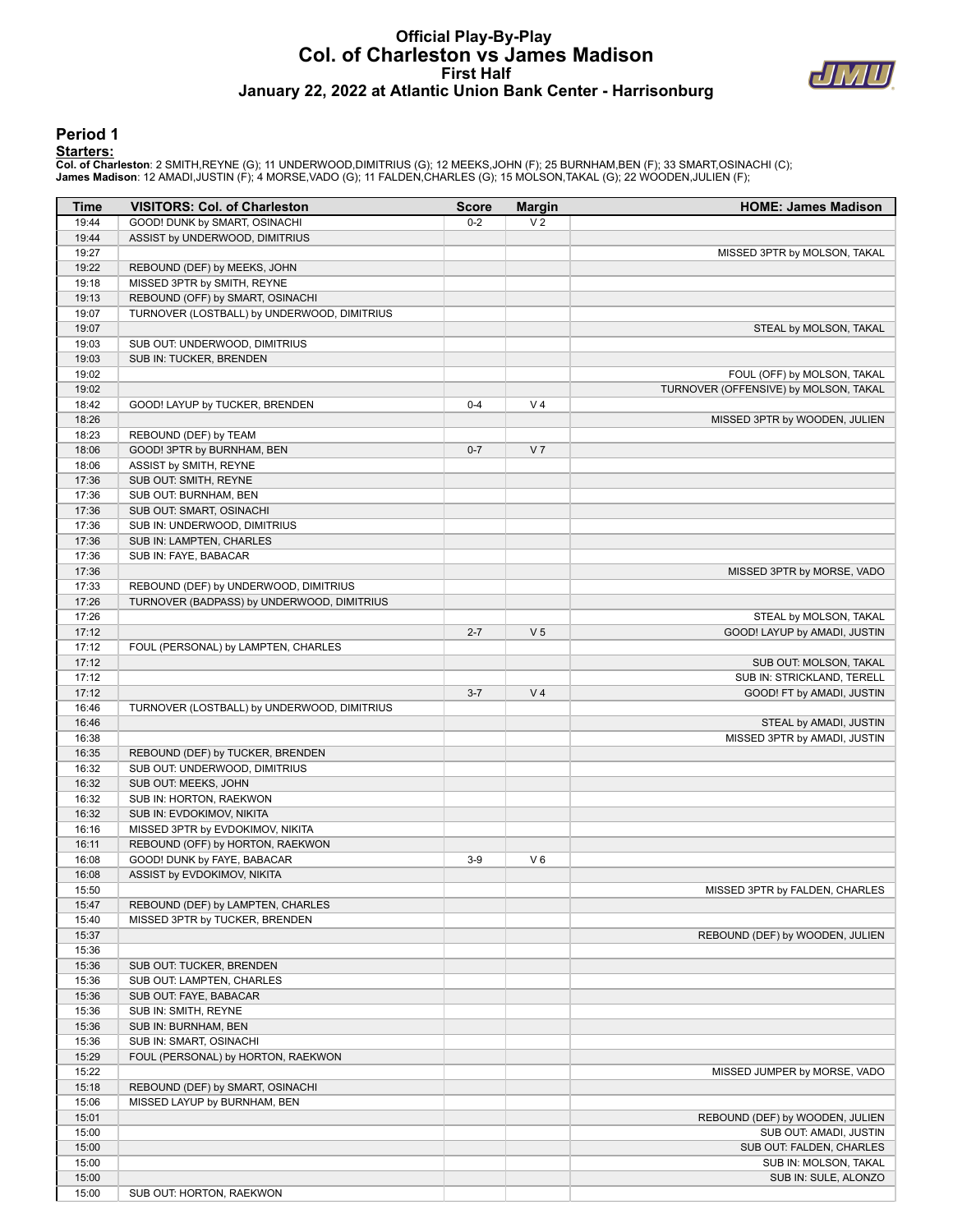| Time           | <b>VISITORS: Col. of Charleston</b>                   | <b>Score</b> | <b>Margin</b>  | <b>HOME: James Madison</b>                           |
|----------------|-------------------------------------------------------|--------------|----------------|------------------------------------------------------|
| 15:00          | SUB IN: MEEKS, JOHN                                   |              |                |                                                      |
| 15:00          | SUB OUT: BURNHAM, BEN                                 |              |                |                                                      |
| 15:00          | SUB IN: UNDERWOOD, DIMITRIUS                          |              |                |                                                      |
| 14:52          | FOUL (PERSONAL) by UNDERWOOD, DIMITRIUS               |              |                |                                                      |
| 14:52          | SUB OUT: EVDOKIMOV, NIKITA                            |              |                |                                                      |
| 14:52          | SUB IN: FAYE, BABACAR                                 |              |                |                                                      |
| 14:49          |                                                       |              |                | TURNOVER (BADPASS) by STRICKLAND, TERELL             |
| 14:29          |                                                       |              |                | FOUL (PERSONAL) by SULE, ALONZO                      |
| 14:29          | MISSED FT by SMART, OSINACHI                          |              |                |                                                      |
| 14:29<br>14:29 | REBOUND (OFF) by TEAM                                 |              |                |                                                      |
| 14:29          |                                                       |              |                | SUB OUT: WOODEN, JULIEN<br>SUB IN: EDWARDS, TERRENCE |
| 14:29          | MISSED FT by SMART, OSINACHI                          |              |                |                                                      |
| 14:28          |                                                       |              |                | REBOUND (DEF) by EDWARDS, TERRENCE                   |
| 14:12          |                                                       | $5-9$        | V <sub>4</sub> | GOOD! LAYUP by SULE, ALONZO                          |
| 13:58          | GOOD! 3PTR by SMITH, REYNE                            | $5 - 12$     | V <sub>7</sub> |                                                      |
| 13:58          | ASSIST by UNDERWOOD, DIMITRIUS                        |              |                |                                                      |
| 13:41          |                                                       |              |                | MISSED JUMPER by MOLSON, TAKAL                       |
| 13:38          | REBOUND (DEF) by MEEKS, JOHN                          |              |                |                                                      |
| 13:29          |                                                       |              |                | FOUL (PERSONAL) by SULE, ALONZO                      |
| 13:29          | GOOD! FT by FAYE, BABACAR                             | $5 - 13$     | V8             |                                                      |
| 13:29          |                                                       |              |                | SUB OUT: STRICKLAND, TERELL                          |
| 13:29          |                                                       |              |                | SUB OUT: SULE, ALONZO                                |
| 13:29          |                                                       |              |                | SUB IN: AMADI, JUSTIN                                |
| 13:29          |                                                       |              |                | SUB IN: FALDEN, CHARLES                              |
| 13:29          | SUB OUT: SMART, OSINACHI                              |              |                |                                                      |
| 13:29          | SUB IN: LAMPTEN, CHARLES                              |              |                |                                                      |
| 13:29          | SUB OUT: UNDERWOOD, DIMITRIUS                         |              |                |                                                      |
| 13:29          | SUB IN: TUCKER, BRENDEN                               |              |                |                                                      |
| 13:29<br>13:28 | MISSED FT by FAYE, BABACAR                            |              |                |                                                      |
| 13:19          | FOUL (PERSONAL) by LAMPTEN, CHARLES                   |              |                | REBOUND (DEF) by EDWARDS, TERRENCE                   |
| 13:19          |                                                       | $6 - 13$     | V <sub>7</sub> | GOOD! FT by AMADI, JUSTIN                            |
| 13:19          |                                                       |              |                | MISSED FT by AMADI, JUSTIN                           |
| 13:19          | REBOUND (DEF) by UNDERWOOD, DIMITRIUS                 |              |                |                                                      |
| 13:15          | GOOD! 3PTR by UNDERWOOD, DIMITRIUS                    | $6 - 16$     | $V$ 10         |                                                      |
| 13:15          | ASSIST by SMITH, REYNE                                |              |                |                                                      |
| 13:10          | SUB OUT: LAMPTEN, CHARLES                             |              |                |                                                      |
| 13:10          | SUB IN: UNDERWOOD, DIMITRIUS                          |              |                |                                                      |
| 12:51          |                                                       |              |                | MISSED LAYUP by MORSE, VADO                          |
| 12:47          |                                                       |              |                | REBOUND (OFF) by AMADI, JUSTIN                       |
| 12:44          |                                                       |              |                | MISSED 3PTR by MOLSON, TAKAL                         |
| 12:41          | REBOUND (DEF) by UNDERWOOD, DIMITRIUS                 |              |                |                                                      |
| 12:19          | FOUL (OFF) by TUCKER, BRENDEN                         |              |                |                                                      |
| 12:19          | TURNOVER (OFFENSIVE) by TUCKER, BRENDEN               |              |                |                                                      |
| 12:19          | SUB OUT: SMITH, REYNE                                 |              |                |                                                      |
| 12:19          | SUB IN: SECHAN, JORDAN                                |              |                |                                                      |
| 12:12          |                                                       | $8 - 16$     | V8             | GOOD! LAYUP by FALDEN, CHARLES                       |
| 12:12          |                                                       |              | $V$ 11         | ASSIST by EDWARDS, TERRENCE                          |
| 11:56<br>11:56 | GOOD! 3PTR by SECHAN, JORDAN<br>ASSIST by MEEKS, JOHN | $8 - 19$     |                |                                                      |
| 11:31          |                                                       |              |                | MISSED LAYUP by AMADI, JUSTIN                        |
| 11:27          |                                                       |              |                | REBOUND (OFF) by EDWARDS, TERRENCE                   |
| 11:26          |                                                       |              |                | MISSED JUMPER by EDWARDS, TERRENCE                   |
| 11:23          |                                                       |              |                | REBOUND (OFF) by AMADI, JUSTIN                       |
| 11:22          |                                                       | $10-19$      | V <sub>9</sub> | GOOD! LAYUP by AMADI, JUSTIN                         |
| 11:21          | FOUL (PERSONAL) by MEEKS, JOHN                        |              |                |                                                      |
| 11:21          |                                                       |              |                |                                                      |
| 11:21          |                                                       |              |                | SUB OUT: MORSE, VADO                                 |
| 11:21          |                                                       |              |                | SUB IN: STRICKLAND, TERELL                           |
| 11:21          |                                                       | $11 - 19$    | V8             | GOOD! FT by AMADI, JUSTIN                            |
| 11:18          | TURNOVER (BADPASS) by UNDERWOOD, DIMITRIUS            |              |                |                                                      |
| 11:18          |                                                       |              |                | STEAL by FALDEN, CHARLES                             |
| 11:13          |                                                       | 13-19        | $V_6$          | GOOD! LAYUP by FALDEN, CHARLES [FB]                  |
| 10:48          | GOOD! 3PTR by MEEKS, JOHN                             | 13-22        | V <sub>9</sub> |                                                      |
| 10:48          | ASSIST by TUCKER, BRENDEN                             |              |                |                                                      |
| 10:29          |                                                       | $15 - 22$    | V <sub>7</sub> | GOOD! DUNK by AMADI, JUSTIN                          |
| 10:29          |                                                       |              |                | ASSIST by MOLSON, TAKAL                              |
| 10:09          |                                                       |              |                | FOUL (PERSONAL) by EDWARDS, TERRENCE                 |
| 10:09          |                                                       |              |                | SUB OUT: STRICKLAND, TERELL                          |
| 10:09<br>10:09 | SUB OUT: SECHAN, JORDAN                               |              |                | SUB IN: MORSE, VADO                                  |
| 10:09          | SUB OUT: UNDERWOOD, DIMITRIUS                         |              |                |                                                      |
| 10:09          | SUB IN: SMITH, REYNE                                  |              |                |                                                      |
| 10:09          | SUB IN: EVDOKIMOV, NIKITA                             |              |                |                                                      |
| 10:05          | TURNOVER (LOSTBALL) by FAYE, BABACAR                  |              |                |                                                      |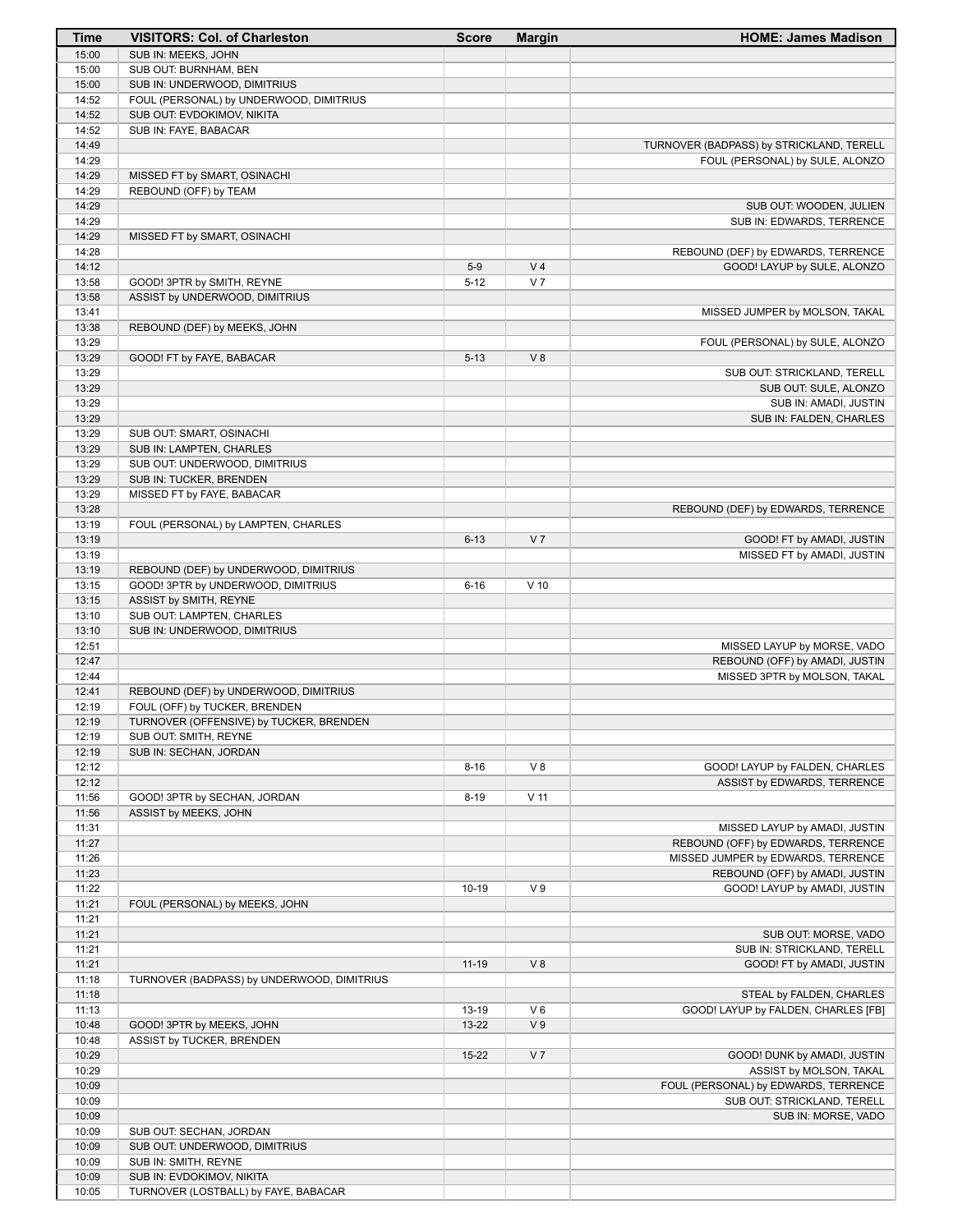| Time           | <b>VISITORS: Col. of Charleston</b>     | <b>Score</b> | <b>Margin</b>  | <b>HOME: James Madison</b>                                              |
|----------------|-----------------------------------------|--------------|----------------|-------------------------------------------------------------------------|
| 10:05          |                                         |              |                | STEAL by AMADI, JUSTIN                                                  |
| 09:53          | FOUL (PERSONAL) by SMITH, REYNE         |              |                |                                                                         |
| 09:53          | SUB OUT: TUCKER, BRENDEN                |              |                |                                                                         |
| 09:53          | SUB OUT: FAYE, BABACAR                  |              |                |                                                                         |
| 09:53          | SUB IN: HORTON, RAEKWON                 |              |                |                                                                         |
| 09:53          | SUB IN: BURNHAM, BEN                    |              |                |                                                                         |
| 09:53          |                                         | $16-22$      | $V_6$          | GOOD! FT by MORSE, VADO                                                 |
| 09:53          |                                         | $17 - 22$    | V <sub>5</sub> | GOOD! FT by MORSE, VADO                                                 |
| 09:51          | FOUL (OFF) by HORTON, RAEKWON           |              |                |                                                                         |
| 09:51<br>09:42 | TURNOVER (OFFENSIVE) by HORTON, RAEKWON |              |                |                                                                         |
| 09:42          |                                         |              |                | FOUL (OFF) by EDWARDS, TERRENCE                                         |
| 09:42          |                                         |              |                | TURNOVER (OFFENSIVE) by EDWARDS, TERRENCE<br>SUB OUT: EDWARDS, TERRENCE |
| 09:42          |                                         |              |                | SUB IN: WOODEN, JULIEN                                                  |
| 09:42          | SUB OUT: HORTON, RAEKWON                |              |                |                                                                         |
| 09:42          | SUB IN: TUCKER, BRENDEN                 |              |                |                                                                         |
| 09:34          | TURNOVER (BADPASS) by BURNHAM, BEN      |              |                |                                                                         |
| 09:34          |                                         |              |                | STEAL by FALDEN, CHARLES                                                |
| 09:25          | FOUL (PERSONAL) by SMITH, REYNE         |              |                |                                                                         |
| 09:25          | SUB OUT: SMITH, REYNE                   |              |                |                                                                         |
| 09:25          | SUB IN: UNDERWOOD, DIMITRIUS            |              |                |                                                                         |
| 09:25          |                                         | 18-22        | V <sub>4</sub> | GOOD! FT by MOLSON, TAKAL                                               |
| 09:25          |                                         | 19-22        | $V_3$          | GOOD! FT by MOLSON, TAKAL                                               |
| 09:12          | GOOD! LAYUP by UNDERWOOD, DIMITRIUS     | 19-24        | V <sub>5</sub> |                                                                         |
| 09:07          |                                         | $21 - 24$    | V <sub>3</sub> | GOOD! DUNK by MOLSON, TAKAL                                             |
| 09:07          |                                         |              |                | ASSIST by WOODEN, JULIEN                                                |
| 08:59          | SUB OUT: EVDOKIMOV, NIKITA              |              |                |                                                                         |
| 08:59          | SUB IN: HORTON, RAEKWON                 |              |                |                                                                         |
| 08:38          | GOOD! LAYUP by TUCKER, BRENDEN          | $21 - 26$    | V <sub>5</sub> |                                                                         |
| 08:38          | ASSIST by BURNHAM, BEN                  |              |                |                                                                         |
| 08:05          |                                         |              |                | MISSED JUMPER by MOLSON, TAKAL                                          |
| 08:01          | REBOUND (DEF) by UNDERWOOD, DIMITRIUS   |              |                |                                                                         |
| 08:00          |                                         |              |                | FOUL (PERSONAL) by FALDEN, CHARLES                                      |
| 08:00          |                                         |              |                |                                                                         |
| 08:00          | GOOD! FT by UNDERWOOD, DIMITRIUS        | $21 - 27$    | $V_6$          |                                                                         |
| 08:00          | GOOD! FT by UNDERWOOD, DIMITRIUS        | $21 - 28$    | V <sub>7</sub> |                                                                         |
| 07:45          |                                         | 24-28        | V <sub>4</sub> | GOOD! 3PTR by MORSE, VADO                                               |
| 07:45          |                                         |              |                | ASSIST by AMADI, JUSTIN                                                 |
| 07:15          | MISSED 3PTR by BURNHAM, BEN             |              |                |                                                                         |
| 07:11          | REBOUND (OFF) by HORTON, RAEKWON        |              |                |                                                                         |
| 07:08          | MISSED 3PTR by HORTON, RAEKWON          |              |                |                                                                         |
| 07:04          |                                         |              |                | REBOUND (DEF) by AMADI, JUSTIN                                          |
| 06:58          | FOUL (PERSONAL) by HORTON, RAEKWON      |              |                |                                                                         |
| 06:58          |                                         | 25-28        | $V_3$          | GOOD! FT by MORSE, VADO                                                 |
| 06:58          |                                         |              |                | SUB OUT: MOLSON, TAKAL                                                  |
| 06:58          |                                         |              |                | SUB IN: SAVAGE, DEVON                                                   |
| 06:58          | SUB OUT: HORTON, RAEKWON                |              |                |                                                                         |
| 06:58          | SUB IN: FARRAR, NICK                    |              |                |                                                                         |
| 06:58<br>06:57 |                                         |              |                | MISSED FT by MORSE, VADO                                                |
| 06:38          | REBOUND (DEF) by TUCKER, BRENDEN        |              |                | FOUL (PERSONAL) by MORSE, VADO                                          |
| 06:38          | GOOD! FT by TUCKER, BRENDEN             | 25-29        | V <sub>4</sub> |                                                                         |
| 06:38          | MISSED FT by TUCKER, BRENDEN            |              |                |                                                                         |
| 06:38          |                                         |              |                | REBOUND (DEF) by AMADI, JUSTIN                                          |
| 06:27          |                                         |              |                | TURNOVER (BADPASS) by FALDEN, CHARLES                                   |
| 06:27          | STEAL by TUCKER, BRENDEN                |              |                |                                                                         |
| 06:23          | GOOD! LAYUP by TUCKER, BRENDEN [FB]     | 25-31        | $V_6$          |                                                                         |
| 06:10          |                                         | 28-31        | $V_3$          | GOOD! 3PTR by MORSE, VADO                                               |
| 06:10          | FOUL (PERSONAL) by TUCKER, BRENDEN      |              |                |                                                                         |
| 06:10          |                                         |              |                | SUB OUT: FALDEN, CHARLES                                                |
| 06:10          |                                         |              |                | SUB IN: MOLSON, TAKAL                                                   |
| 06:10          | SUB OUT: TUCKER, BRENDEN                |              |                |                                                                         |
| 06:10          | SUB IN: SMITH, REYNE                    |              |                |                                                                         |
| 06:10          |                                         | 29-31        | V <sub>2</sub> | GOOD! FT by MORSE, VADO                                                 |
| 06:01          | TURNOVER (LOSTBALL) by FARRAR, NICK     |              |                |                                                                         |
| 06:01          |                                         |              |                | STEAL by AMADI, JUSTIN                                                  |
| 05:56          |                                         |              |                | MISSED LAYUP by AMADI, JUSTIN                                           |
| 05:51          | REBOUND (DEF) by BURNHAM, BEN           |              |                |                                                                         |
| 05:47          | MISSED 3PTR by FARRAR, NICK             |              |                |                                                                         |
| 05:45          | REBOUND (OFF) by MEEKS, JOHN            |              |                |                                                                         |
| 05:43          | GOOD! 3PTR by SMITH, REYNE              | 29-34        | V <sub>5</sub> |                                                                         |
| 05:43          | ASSIST by MEEKS, JOHN                   |              |                |                                                                         |
| 05:19          |                                         | $31 - 34$    | $V_3$          | GOOD! LAYUP by MORSE, VADO [PNT]                                        |
| 05:19          | FOUL (PERSONAL) by FARRAR, NICK         |              |                |                                                                         |
| 05:19          |                                         | 32-34        | V <sub>2</sub> | GOOD! FT by MORSE, VADO                                                 |
| 05:01          |                                         |              |                | SUB OUT: AMADI, JUSTIN                                                  |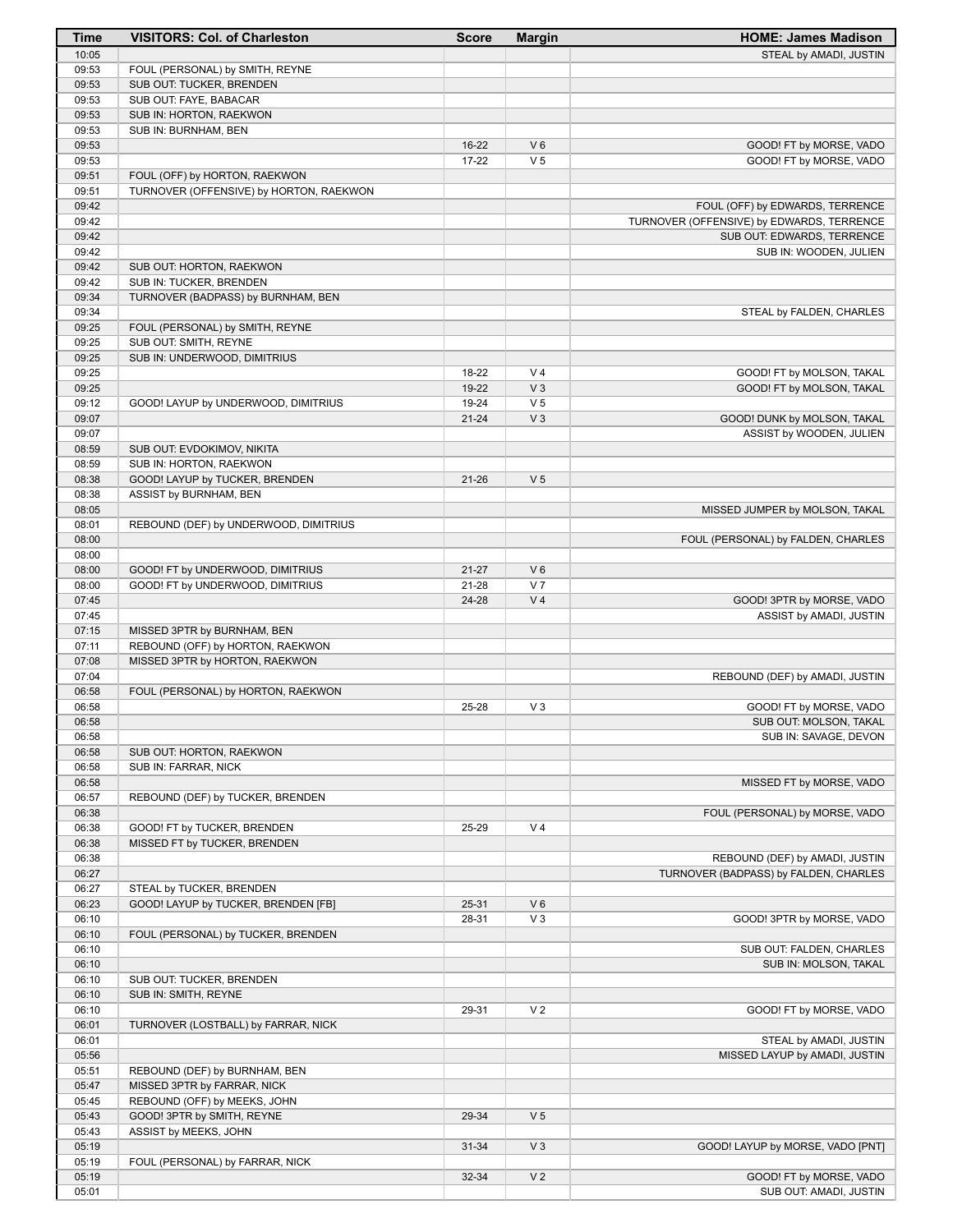| Time           | <b>VISITORS: Col. of Charleston</b>   | <b>Score</b> | <b>Margin</b>  | <b>HOME: James Madison</b>                                    |
|----------------|---------------------------------------|--------------|----------------|---------------------------------------------------------------|
| 05:01          |                                       |              |                | SUB IN: SULE, ALONZO                                          |
| 05:01          | SUB OUT: MEEKS, JOHN                  |              |                |                                                               |
| 05:01          | SUB IN: SMART, OSINACHI               |              |                |                                                               |
| 04:52          | GOOD! 3PTR by MEEKS, JOHN             | 32-37        | V <sub>5</sub> |                                                               |
| 04:52          | ASSIST by SMART, OSINACHI             |              |                |                                                               |
| 04:39          | MISSED 3PTR by BURNHAM, BEN           | 35-37        | V <sub>2</sub> | GOOD! 3PTR by MORSE, VADO                                     |
| 04:29<br>04:26 | REBOUND (OFF) by UNDERWOOD, DIMITRIUS |              |                |                                                               |
| 04:23          | GOOD! 3PTR by SMITH, REYNE            | $35 - 40$    | V <sub>5</sub> |                                                               |
| 04:23          | ASSIST by UNDERWOOD, DIMITRIUS        |              |                |                                                               |
| 04:13          |                                       |              |                | MISSED LAYUP by MORSE, VADO                                   |
| 04:13          | REBOUND (DEF) by BURNHAM, BEN         |              |                |                                                               |
| 04:06          |                                       |              |                | FOUL (PERSONAL) by SAVAGE, DEVON                              |
| 04:06          | SUB OUT: FARRAR, NICK                 |              |                |                                                               |
| 04:06          | SUB IN: MEEKS, JOHN                   |              |                |                                                               |
| 04:06          | MISSED FT by BURNHAM, BEN             |              |                |                                                               |
| 04:06          |                                       |              |                | REBOUND (DEF) by MOLSON, TAKAL                                |
| 03:55          |                                       | 38-40        | V <sub>2</sub> | GOOD! 3PTR by SULE, ALONZO                                    |
| 03:55          |                                       |              |                | ASSIST by MORSE, VADO                                         |
| 03:40<br>03:40 | GOOD! 3PTR by SMITH, REYNE            | 38-43        | V <sub>5</sub> |                                                               |
| 03:27          | ASSIST by BURNHAM, BEN                |              |                | TURNOVER (BADPASS) by WOODEN, JULIEN                          |
| 03:27          |                                       |              |                |                                                               |
| 03:27          |                                       |              |                | SUB OUT: SAVAGE, DEVON                                        |
| 03:27          |                                       |              |                | SUB OUT: WOODEN, JULIEN                                       |
| 03:27          |                                       |              |                | SUB IN: AMADI, JUSTIN                                         |
| 03:27          |                                       |              |                | SUB IN: FALDEN, CHARLES                                       |
| 03:27          | SUB OUT: BURNHAM, BEN                 |              |                |                                                               |
| 03:27          | SUB IN: FAYE, BABACAR                 |              |                |                                                               |
| 03:08          | TURNOVER (TRAVEL) by FAYE, BABACAR    |              |                |                                                               |
| 02:57          |                                       |              |                | TURNOVER (BADPASS) by MOLSON, TAKAL                           |
| 02:57          | STEAL by FAYE, BABACAR                |              |                |                                                               |
| 02:52          | TURNOVER (LOSTBALL) by FAYE, BABACAR  |              |                |                                                               |
| 02:52          |                                       |              |                | STEAL by MORSE, VADO                                          |
| 02:46          |                                       |              |                | MISSED 3PTR by MORSE, VADO                                    |
| 02:43<br>02:43 | FOUL (PERSONAL) by FAYE, BABACAR      |              |                | REBOUND (OFF) by AMADI, JUSTIN                                |
| 02:43          |                                       | 39-43        | V <sub>4</sub> | GOOD! FT by AMADI, JUSTIN                                     |
| 02:43          | SUB OUT: FAYE, BABACAR                |              |                |                                                               |
| 02:43          | SUB IN: BURNHAM, BEN                  |              |                |                                                               |
| 02:43          |                                       | 40-43        | $V_3$          | GOOD! FT by AMADI, JUSTIN                                     |
| 02:21          | MISSED 3PTR by MEEKS, JOHN            |              |                |                                                               |
| 02:17          | REBOUND (OFF) by SMART, OSINACHI      |              |                |                                                               |
| 02:14          | MISSED 3PTR by BURNHAM, BEN           |              |                |                                                               |
| 02:09          | REBOUND (OFF) by SMART, OSINACHI      |              |                |                                                               |
| 02:09          | GOOD! LAYUP by SMART, OSINACHI        | 40-45        | V <sub>5</sub> |                                                               |
| 01:47          |                                       | 42-45        | $V_3$          | GOOD! LAYUP by MOLSON, TAKAL [PNT]                            |
| 01:46          | FOUL (PERSONAL) by SMART, OSINACHI    |              |                |                                                               |
| 01:46          |                                       | 43-45        | V <sub>2</sub> | GOOD! FT by MOLSON, TAKAL                                     |
| 01:41<br>01:38 | MISSED LAYUP by UNDERWOOD, DIMITRIUS  |              |                | REBOUND (DEF) by AMADI, JUSTIN                                |
| 01:33          |                                       |              |                | MISSED 3PTR by MOLSON, TAKAL                                  |
| 01:29          |                                       |              |                | REBOUND (OFF) by AMADI, JUSTIN                                |
| 01:25          |                                       | 45-45        | Т              | GOOD! LAYUP by MORSE, VADO [PNT]                              |
| 01:15          | MISSED 3PTR by BURNHAM, BEN           |              |                |                                                               |
| 01:08          | REBOUND (OFF) by SMART, OSINACHI      |              |                |                                                               |
| 01:08          | MISSED LAYUP by SMART, OSINACHI       |              |                |                                                               |
| 01:04          | REBOUND (OFF) by SMART, OSINACHI      |              |                |                                                               |
| 01:04          | MISSED LAYUP by SMART, OSINACHI       |              |                |                                                               |
| 01:03          |                                       |              |                | REBOUND (DEF) by SULE, ALONZO                                 |
| 00:55          |                                       | 48-45        | $H_3$          | GOOD! 3PTR by MORSE, VADO                                     |
| 00:48          | TIMEOUT 30SEC                         |              |                |                                                               |
| 00:48          | SUB OUT: SMART, OSINACHI              |              |                |                                                               |
| 00:48          | SUB IN: SECHAN, JORDAN                |              |                |                                                               |
| 00:44          | MISSED 3PTR by MEEKS, JOHN            |              |                |                                                               |
| 00:41<br>00:16 |                                       |              |                | REBOUND (DEF) by SULE, ALONZO<br>MISSED DUNK by AMADI, JUSTIN |
| 00:13          | REBOUND (DEF) by BURNHAM, BEN         |              |                |                                                               |
| 00:04          | TURNOVER (BADPASS) by BURNHAM, BEN    |              |                |                                                               |
| 00:04          |                                       |              |                | STEAL by FALDEN, CHARLES                                      |
| 00:00          |                                       |              |                | MISSED 3PTR by FALDEN, CHARLES                                |
| 00:00          | REBOUND (DEF) by SECHAN, JORDAN       |              |                |                                                               |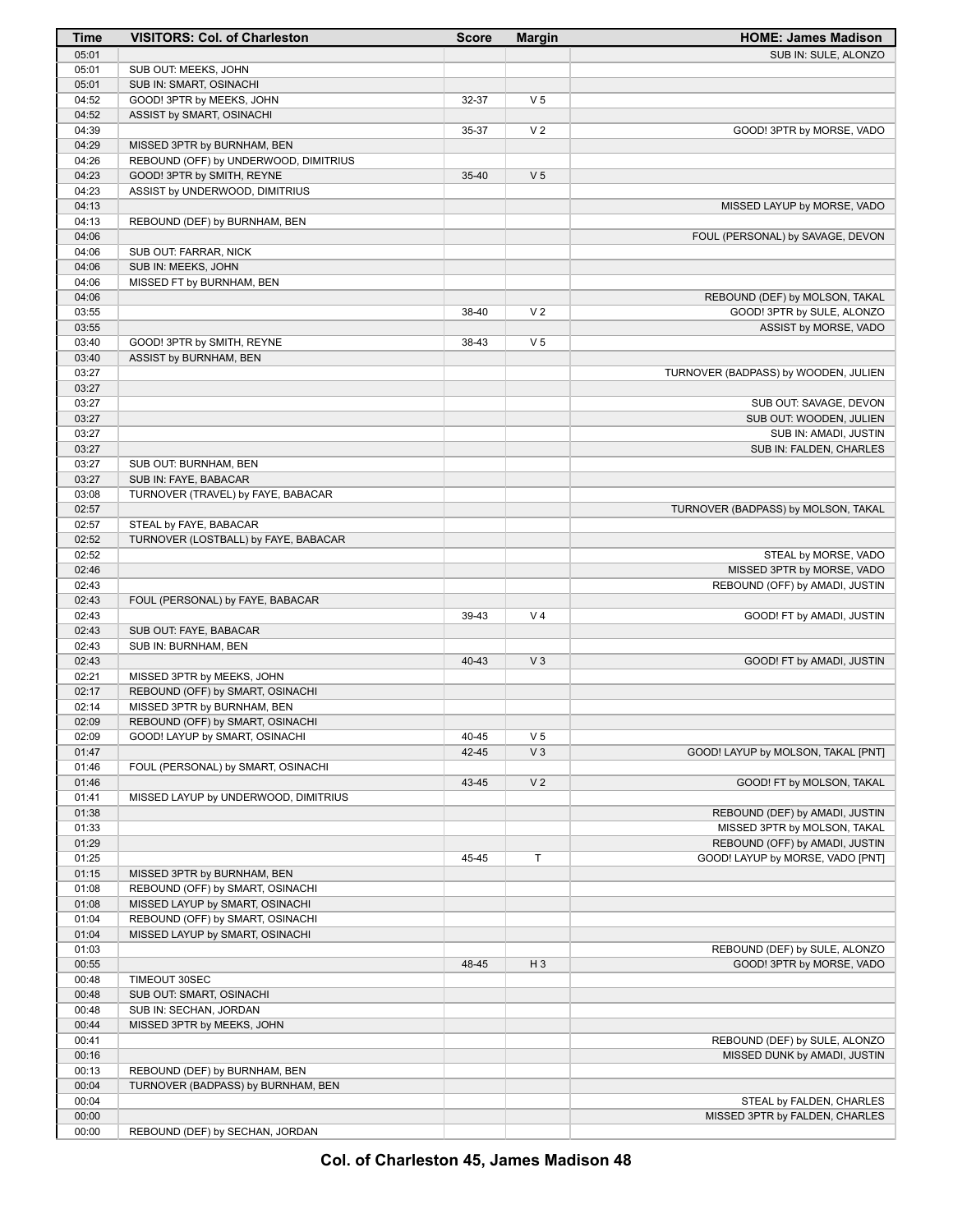| <b>Points (This Period)</b> | <b>COC</b>     | <b>JMU</b>     |
|-----------------------------|----------------|----------------|
| In the Paint                | 14             | 20             |
| Off Turns                   |                | 13             |
| 2nd Chance                  | 10             |                |
| <b>Fast Break</b>           | 2              |                |
| Bench                       | 13             | 5              |
| Per Poss                    | 1.184<br>18/38 | 1.200<br>22/40 |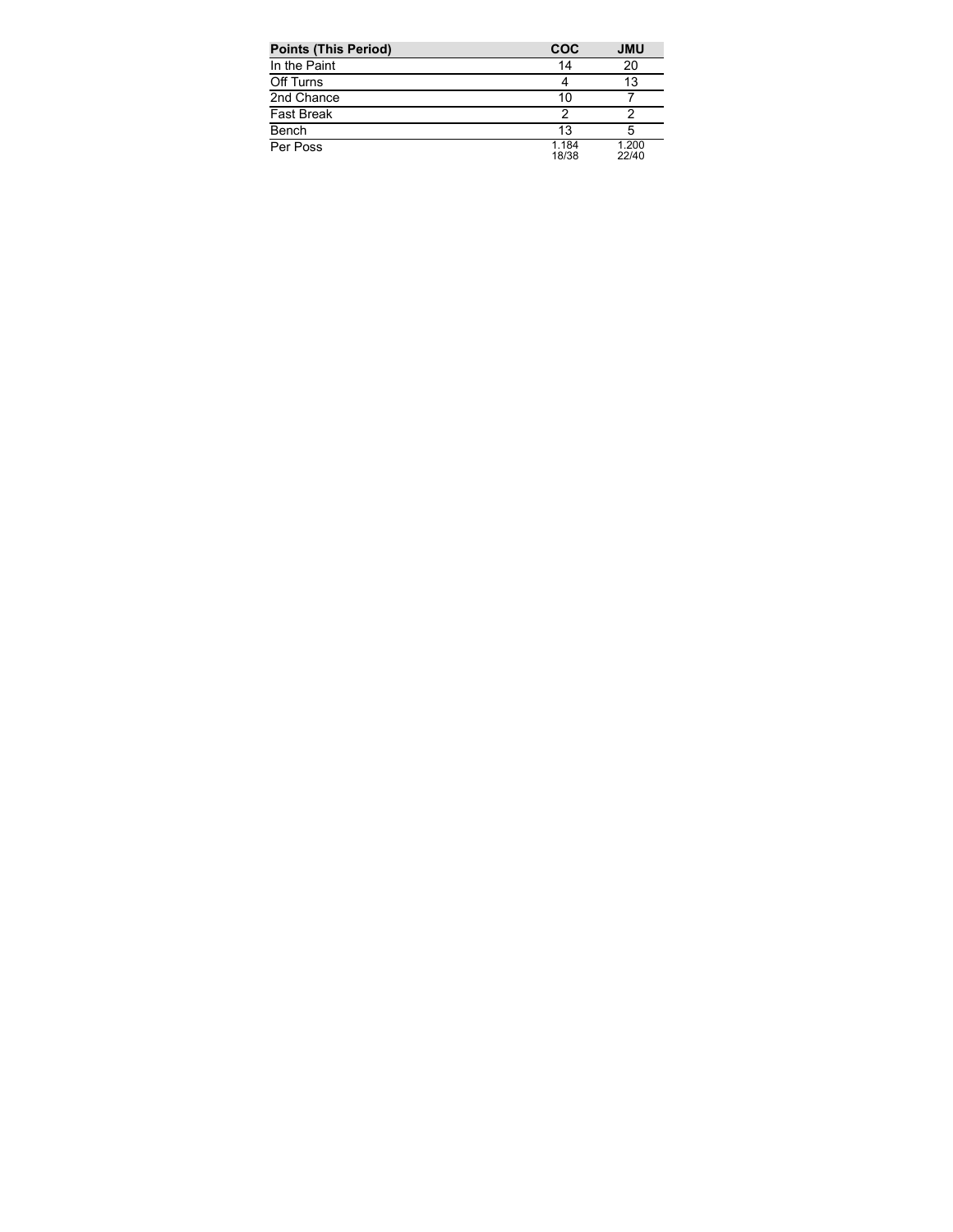### **Official Box Score Col. of Charleston vs James Madison Second Half Statistics Only January 22, 2022 at Atlantic Union Bank Center - Harrisonburg**



## **Col. of Charleston 49**

| No. | Plaver                 | S | <b>Pts</b>     | <b>FG</b> | 3FG      | <b>FT</b> | <b>OR</b>      | <b>DR</b>    | TR             | <b>PF</b>     | $\mathsf{A}$ | TO       | <b>B</b> lk | Stl      | <b>Min</b>   | $+/-$ |
|-----|------------------------|---|----------------|-----------|----------|-----------|----------------|--------------|----------------|---------------|--------------|----------|-------------|----------|--------------|-------|
| 02  | SMITH, REYNE           | G | 9              | $2 - 7$   | $2-6$    | $3 - 3$   | 0              | 0            | 0              |               |              |          | 0           | 0        | 12           | $-3$  |
| 11  | UNDERWOOD, DIMITRIUS   | G | 11             | $3-6$     | $0 - 0$  | $5-6$     |                | 1            | $\overline{2}$ | 3             | 0            | 2        | 0           | 2        | 16           | 1     |
| 12  | MEEKS, JOHN            | F | 11             | $3-6$     | $1 - 3$  | $4 - 5$   | 1              | $\mathbf{0}$ | 1              | $\mathcal{P}$ |              | 0        | 0           | 1        | 17           | -1    |
| 25  | <b>BURNHAM, BEN</b>    | F | 6              | $3-6$     | $0 - 1$  | $0 - 0$   | 3              | 2            | 5              |               | 0            | 0        | 0           | 0        | 14           | -6    |
| 33  | <b>SMART, OSINACHI</b> | C | $\Omega$       | $0 - 1$   | $0 - 0$  | $0-0$     | 1              | 2            | 3              |               |              | 1        | 0           | 0        | 7            | $-7$  |
| 01  | <b>SECHAN, JORDAN</b>  | G | $\Omega$       | $0 - 0$   | $0 - 0$  | $0 - 0$   | 0              | 0            | $\mathbf{0}$   | $\Omega$      | 0            | 0        | 0           | 0        | 0            | 0     |
| 04  | <b>HORTON, RAEKWON</b> | G | 4              | $2 - 3$   | $0 - 1$  | $0 - 1$   | $\mathbf 1$    | 1            | $\overline{2}$ | $\Omega$      |              | 0        | 0           | 0        | 12           | 7     |
| 05  | <b>TUCKER, BRENDEN</b> | G | $\overline{2}$ | $1 - 2$   | $0 - 0$  | $0 - 0$   | 0              | 0            | $\mathbf{0}$   | 3             | $\Omega$     | 3        | $\Omega$    | 0        | 4            | -8    |
| 30  | FARRAR, NICK           | F | 0              | $0 - 0$   | $0 - 0$  | $0-0$     | 0              | $\Omega$     | $\mathbf{0}$   | $\Omega$      | 0            | $\Omega$ | 0           | $\Omega$ | $\mathbf{0}$ | 0     |
| 34  | LAMPTEN, CHARLES       | F | $\Omega$       | $0 - 0$   | $0 - 0$  | $0 - 0$   | 1              | 2            | 3              | $\mathcal{P}$ |              |          | 0           | 1        | 8            | 13    |
| 35  | <b>FAYE, BABACAR</b>   | F | 6              | $2 - 2$   | $0 - 0$  | $2 - 2$   | 1              | $\Omega$     | 1.             | 4             |              | 0        | 0           | $\Omega$ | 8            | 9     |
| 41  | EVDOKIMOV, NIKITA      | G | $\Omega$       | $0 - 2$   | $0 - 2$  | $0 - 0$   | 0              | 1            |                | $\Omega$      |              | $\Omega$ | 0           | 0        | 3            | 5     |
|     | <b>TEAM</b>            |   |                |           |          |           | $\overline{2}$ | 1            | 3              | $\Omega$      |              | 0        |             |          |              |       |
|     | <b>TOTALS</b>          |   | 49             | 16-35     | $3 - 13$ | 14-17     | 11             | 10           | 21             | 17            |              | 8        | 0           | 4        | 100          |       |

| <b>Shooting By Period</b><br>Period | FG        | FG%   | 3FG       | 3FG%  | FТ      | FT%   | Deadball Rebounds: 2,0<br>Last FG Half: COC - |
|-------------------------------------|-----------|-------|-----------|-------|---------|-------|-----------------------------------------------|
| 2nd Half                            | 16-35     | 46%   | $3-13$    | 23%   | 14-17   | 82%   |                                               |
| Game                                | $32 - 66$ | 48.5% | $12 - 33$ | 36.4% | $18-26$ | 69.2% |                                               |

## **James Madison 47**

| No. | Plaver                   | S. | <b>Pts</b> | <b>FG</b> | 3FG     | <b>FT</b> | <b>OR</b>      | DR             | TR             | PF             | A | TO           | <b>Blk</b> | Stl      | Min         | $+/-$    |
|-----|--------------------------|----|------------|-----------|---------|-----------|----------------|----------------|----------------|----------------|---|--------------|------------|----------|-------------|----------|
| 04  | MORSE, VADO              | G  | 11         | 1-6       | 1-4     | $8 - 8$   | 0              |                |                | 0              | 0 |              | 0          | 0        | 17          | -1       |
| 11  | <b>FALDEN, CHARLES</b>   | G  | 9          | $3 - 4$   | $1 - 1$ | $2 - 2$   | 0              | 0              | 0              |                | 0 | 0            | 0          | 0        | 15          | 3        |
| 12  | AMADI, JUSTIN            | F  | 5          | $2 - 2$   | $0 - 0$ | $1 - 2$   | 0              |                |                | 4              | 0 | 0            | 0          |          | 15          | 2        |
| 15  | <b>MOLSON, TAKAL</b>     | G  | 5          | $2 - 2$   | $0 - 0$ | $1 - 2$   | $\Omega$       | 2              | $\overline{2}$ | 4              | 2 | 3            | 0          |          | 15          | $\Omega$ |
| 22  | <b>WOODEN, JULIEN</b>    | F  | 2          | $0 - 1$   | $0 - 0$ | $2 - 2$   | $\Omega$       | 0              | 0              | 0              |   |              | 0          | 0        | 9           | -8       |
| 01  | SAVAGE, DEVON            | G  | 3          | $1 - 2$   | $1 - 2$ | $0 - 0$   | 0              | 1              |                | $\overline{2}$ | 0 | $\Omega$     | 0          |          | 5           | $-3$     |
| 02  | STINSON, JAYLEN          | G  | 0          | $0 - 0$   | $0 - 0$ | $0 - 0$   | 0              | 0              | 0              |                | 0 | 1            | 0          | $\Omega$ | 3           | -1       |
| 05  | <b>EDWARDS, TERRENCE</b> | G  | 10         | $3 - 4$   | $0 - 0$ | $4 - 5$   | $\Omega$       | $\overline{4}$ | 4              | 0              |   | 2            |            |          | 16          | 3        |
| 10  | STRICKLAND, TERELL       | G  | 0          | $0 - 0$   | $0 - 0$ | $0 - 0$   | 0              | 0              | 0              | 0              | 0 | 0            | 0          | 0        | $\mathbf 0$ | 0        |
| 25  | SULE, ALONZO             | F  | 2          | $1 - 2$   | $0 - 1$ | $0 - 0$   | $\Omega$       | 0              | $\Omega$       | 0              |   | 0            | 0          |          | 5           | $-5$     |
|     | TEAM                     |    |            |           |         |           | 2              | 1              | 3              | $\Omega$       |   | $\mathbf{0}$ |            |          |             |          |
|     | <b>TOTALS</b>            |    | 47         | $13 - 23$ | $3 - 8$ | $18 - 21$ | $\overline{2}$ | 10             | $12 \,$        | 12             | 5 | 8            |            | 5        | 100         |          |

| <b>Shooting By Period</b><br>Period | FG    | FG%   | 3FG      | 3FG%  | FТ        | FT%   | Dea<br>Lasi |
|-------------------------------------|-------|-------|----------|-------|-----------|-------|-------------|
| 2nd Half                            | 13-23 | 57%   | $3 - 8$  | 38%   | 18-21     | 86%   |             |
| Game                                | 28-56 | 50.0% | $8 - 22$ | 36.4% | $31 - 36$ | 86.1% |             |

*Deadball Rebounds:* 1,0 *Last FG Half:* JMU -

| Game Notes:                                                           | <b>Score</b> | 1st | 2 <sub>nd</sub> | <b>TOT</b> | <b>Points (This Period)</b> | <b>COC</b>    | <b>JMU</b>     |
|-----------------------------------------------------------------------|--------------|-----|-----------------|------------|-----------------------------|---------------|----------------|
| Officials: Leslie Jones, Jemel Spearman, JD Ralls<br>Attendance: 4721 | COC          | 45  | 49              | 94         | In the Paint                | 24            | 20             |
|                                                                       | JMU          | 48  | 47              | 95         | Off Turns                   | 13            |                |
| Start Time: 04:06 PM ET                                               |              |     |                 |            | 2nd Chance                  | 14            |                |
| End Time: 06:53 PM ET<br>Game Duration: 2:47                          |              |     |                 |            | <b>Fast Break</b>           |               |                |
| Conference Game:                                                      |              |     |                 |            | Bench                       |               | 15             |
|                                                                       |              |     |                 |            | Per Poss                    | .256<br>23/39 | 1.270<br>22/37 |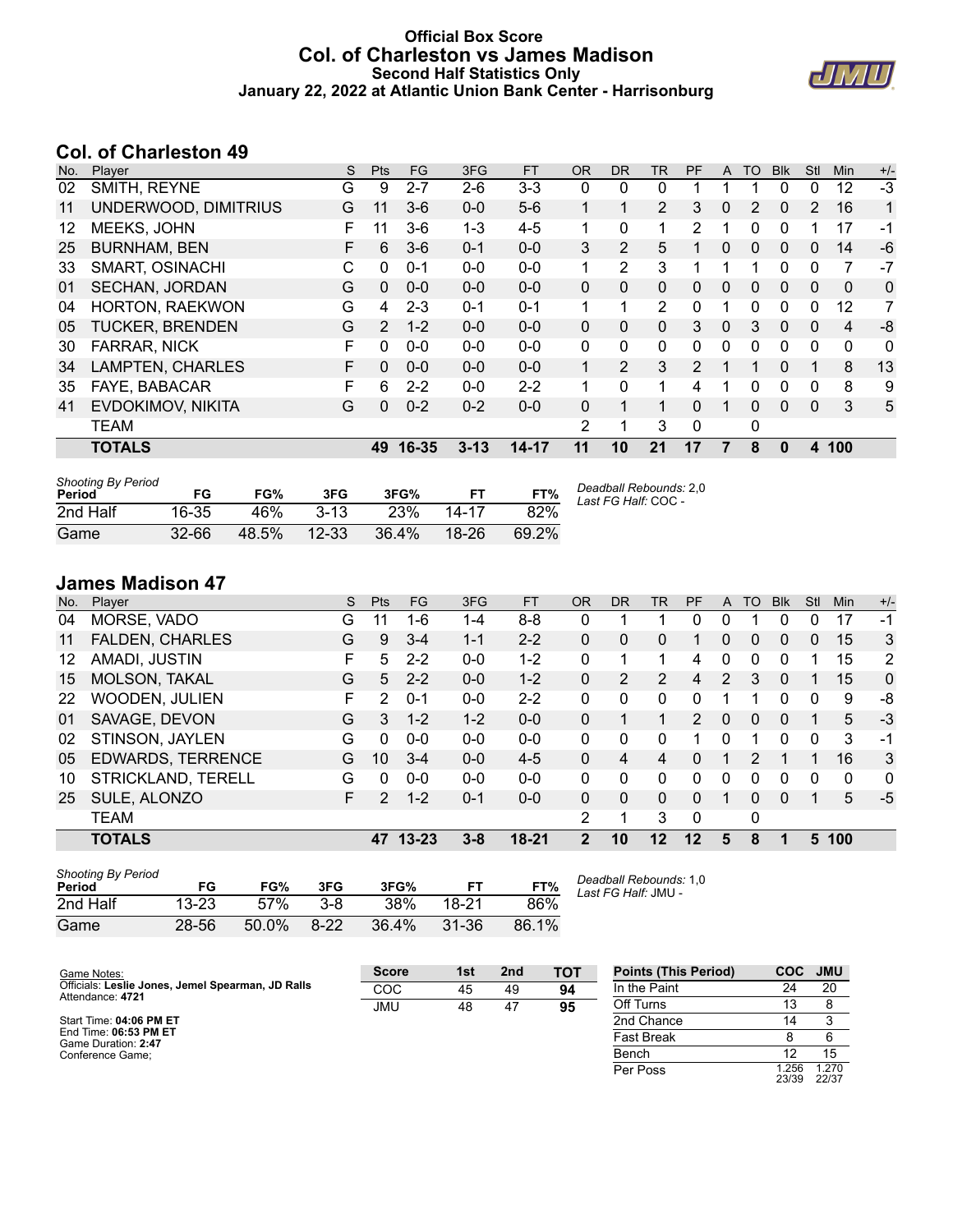### **Official Play-By-Play Col. of Charleston vs James Madison Second Half January 22, 2022 at Atlantic Union Bank Center - Harrisonburg**



#### **Period 2**

#### **Starters:**

Col. of Charleston: 2 SMITH,REYNE (G); 11 UNDERWOOD,DIMITRIUS (G); 12 MEEKS,JOHN (F); 25 BURNHAM,BEN (F); 33 SMART,OSINACHI (C);<br>James Madison: 12 AMADI,JUSTIN (F); 4 MORSE,VADO (G); 11 FALDEN,CHARLES (G); 15 MOLSON,TAKAL

| Time           | <b>VISITORS: Col. of Charleston</b>                    | <b>Score</b>   | <b>Margin</b>           | <b>HOME: James Madison</b>              |
|----------------|--------------------------------------------------------|----------------|-------------------------|-----------------------------------------|
| 20:00          |                                                        |                |                         | SUB OUT: SULE, ALONZO                   |
| 20:00          |                                                        |                |                         | SUB IN: WOODEN, JULIEN                  |
| 20:00          | SUB OUT: SECHAN, JORDAN                                |                |                         |                                         |
| 20:00          | SUB IN: SMART, OSINACHI                                |                |                         |                                         |
| 19:51          | FOUL (PERSONAL) by SMITH, REYNE                        |                |                         |                                         |
| 19:51          | SUB OUT: SMITH, REYNE                                  |                |                         |                                         |
| 19:51          | SUB IN: TUCKER, BRENDEN                                |                |                         |                                         |
| 19:33          |                                                        |                |                         | MISSED 3PTR by MORSE, VADO              |
| 19:30          | REBOUND (DEF) by TEAM                                  |                |                         |                                         |
| 19:23          | FOUL (OFF) by TUCKER, BRENDEN                          |                |                         |                                         |
| 19:23          | TURNOVER (OFFENSIVE) by TUCKER, BRENDEN                |                |                         |                                         |
| 19:08<br>18:46 | GOOD! LAYUP by TUCKER, BRENDEN                         | 50-45<br>50-47 | H <sub>5</sub><br>$H_3$ | GOOD! JUMPER by MOLSON, TAKAL [PNT]     |
| 18:46          | ASSIST by SMART, OSINACHI                              |                |                         |                                         |
| 18:26          |                                                        | 52-47          | H <sub>5</sub>          | GOOD! JUMPER by FALDEN, CHARLES [PNT]   |
| 18:10          | FOUL (OFF) by TUCKER, BRENDEN                          |                |                         |                                         |
| 18:10          | TURNOVER (OFFENSIVE) by TUCKER, BRENDEN                |                |                         |                                         |
| 18:10          | SUB OUT: TUCKER, BRENDEN                               |                |                         |                                         |
| 18:10          | SUB IN: HORTON, RAEKWON                                |                |                         |                                         |
| 17:56          |                                                        |                |                         | MISSED LAYUP by WOODEN, JULIEN          |
| 17:55          | REBOUND (DEF) by SMART, OSINACHI                       |                |                         |                                         |
| 17:55          |                                                        |                |                         | FOUL (PERSONAL) by AMADI, JUSTIN        |
| 17:55          | SUB OUT: SMART, OSINACHI                               |                |                         |                                         |
| 17:55          | SUB IN: FAYE, BABACAR                                  |                |                         |                                         |
| 17:38          | TURNOVER (BADPASS) by UNDERWOOD, DIMITRIUS             |                |                         |                                         |
| 17:38          |                                                        |                |                         | STEAL by AMADI, JUSTIN                  |
| 17:28          |                                                        |                |                         | TURNOVER (BADPASS) by WOODEN, JULIEN    |
| 17:28          | SUB OUT: BURNHAM, BEN                                  |                |                         |                                         |
| 17:28          | SUB IN: LAMPTEN, CHARLES                               |                |                         |                                         |
| 17:16          |                                                        |                |                         | FOUL (PERSONAL) by MOLSON, TAKAL        |
| 17:16          | GOOD! FT by MEEKS, JOHN                                | 52-48          | H4                      |                                         |
| 17:16          | GOOD! FT by MEEKS, JOHN                                | 52-49          | $H_3$                   |                                         |
| 17:07          |                                                        |                |                         | TURNOVER (LOSTBALL) by MOLSON, TAKAL    |
| 17:07          | STEAL by UNDERWOOD, DIMITRIUS                          |                |                         |                                         |
| 17:02          | GOOD! DUNK by UNDERWOOD, DIMITRIUS [FB]                | 52-51          | H <sub>1</sub>          |                                         |
| 16:42          |                                                        | 54-51          | $H_3$                   | GOOD! JUMPER by FALDEN, CHARLES [PNT]   |
| 16:25          | MISSED 3PTR by MEEKS, JOHN                             |                |                         |                                         |
| 16:21          | REBOUND (OFF) by LAMPTEN, CHARLES                      |                |                         |                                         |
| 16:15          | GOOD! LAYUP by FAYE, BABACAR                           | 54-53          | H <sub>1</sub>          |                                         |
| 16:15          |                                                        |                |                         | FOUL (PERSONAL) by AMADI, JUSTIN        |
| 16:15          |                                                        |                |                         | SUB OUT: AMADI, JUSTIN                  |
| 16:15          |                                                        |                |                         | SUB IN: SULE, ALONZO                    |
| 16:15          | SUB OUT: UNDERWOOD, DIMITRIUS                          |                |                         |                                         |
| 16:15          | SUB OUT: MEEKS, JOHN                                   |                |                         |                                         |
| 16:15          | SUB IN: BURNHAM, BEN                                   |                |                         |                                         |
| 16:15<br>16:15 | SUB IN: EVDOKIMOV, NIKITA<br>GOOD! FT by FAYE, BABACAR | 54-54          | $\mathsf T$             |                                         |
| 15:54          |                                                        |                |                         | MISSED 3PTR by MORSE, VADO              |
| 15:49          | REBOUND (DEF) by LAMPTEN, CHARLES                      |                |                         |                                         |
| 15:39          | GOOD! LAYUP by HORTON, RAEKWON                         | 54-56          | V <sub>2</sub>          |                                         |
| 15:39          |                                                        |                |                         | FOUL (PERSONAL) by MOLSON, TAKAL        |
| 15:39          |                                                        |                |                         |                                         |
| 15:39          |                                                        |                |                         | SUB OUT: MOLSON, TAKAL                  |
| 15:39          |                                                        |                |                         | SUB OUT: WOODEN, JULIEN                 |
| 15:39          |                                                        |                |                         | SUB IN: SAVAGE, DEVON                   |
| 15:39          |                                                        |                |                         | SUB IN: EDWARDS, TERRENCE               |
| 15:39          | SUB OUT: FAYE, BABACAR                                 |                |                         |                                         |
| 15:39          | SUB IN: MEEKS, JOHN                                    |                |                         |                                         |
| 15:39          | MISSED FT by HORTON, RAEKWON                           |                |                         |                                         |
| 15:38          |                                                        |                |                         | REBOUND (DEF) by SAVAGE, DEVON          |
| 15:22          |                                                        |                |                         | TURNOVER (BADPASS) by EDWARDS, TERRENCE |
| 15:12          | GOOD! LAYUP by BURNHAM, BEN                            | 54-58          | V <sub>4</sub>          |                                         |
| 15:12          | ASSIST by EVDOKIMOV, NIKITA                            |                |                         |                                         |
| 15:02          |                                                        |                |                         | MISSED LAYUP by MORSE, VADO             |
| 15:00          | REBOUND (DEF) by EVDOKIMOV, NIKITA                     |                |                         |                                         |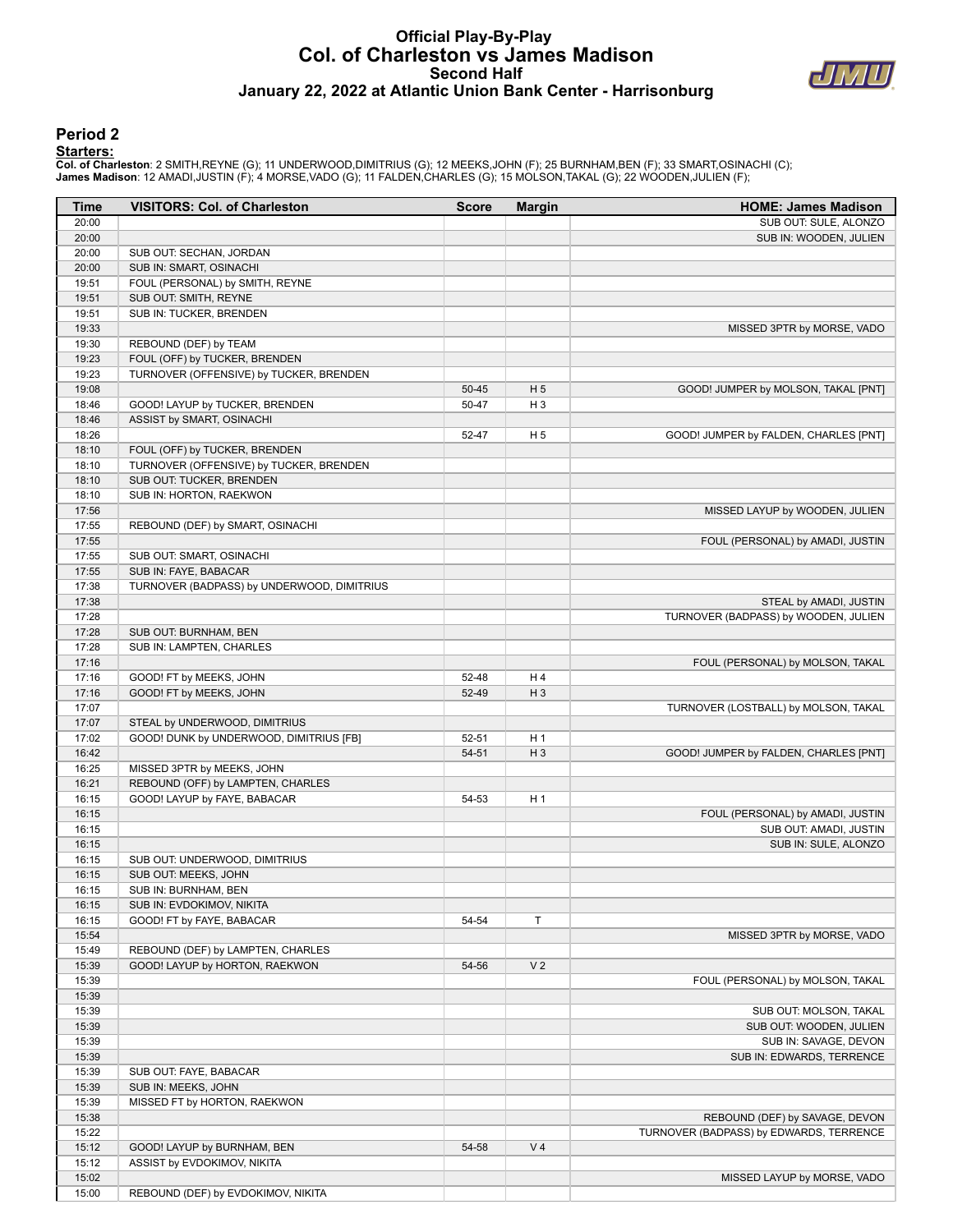| Time           | <b>VISITORS: Col. of Charleston</b>     | <b>Score</b> | <b>Margin</b>  | <b>HOME: James Madison</b>                       |
|----------------|-----------------------------------------|--------------|----------------|--------------------------------------------------|
| 14:42          | MISSED 3PTR by EVDOKIMOV, NIKITA        |              |                |                                                  |
| 14:38          | REBOUND (OFF) by HORTON, RAEKWON        |              |                |                                                  |
| 14:37          | GOOD! LAYUP by BURNHAM, BEN             | 54-60        | $V_6$          |                                                  |
| 14:37          | ASSIST by HORTON, RAEKWON               |              |                |                                                  |
| 14:23          |                                         |              |                | MISSED 3PTR by SULE, ALONZO                      |
| 14:18          | REBOUND (DEF) by BURNHAM, BEN           |              |                |                                                  |
| 14:06          | TURNOVER (LOSTBALL) by LAMPTEN, CHARLES |              |                |                                                  |
| 14:06          |                                         |              |                | STEAL by SULE, ALONZO                            |
| 14:02          |                                         | 56-60        | V <sub>4</sub> | GOOD! LAYUP by EDWARDS, TERRENCE [FB]            |
| 14:02          |                                         |              |                | ASSIST by SULE, ALONZO                           |
| 13:37          | MISSED 3PTR by EVDOKIMOV, NIKITA        |              |                |                                                  |
| 13:30          | REBOUND (OFF) by BURNHAM, BEN           |              |                |                                                  |
| 13:30          | GOOD! LAYUP by BURNHAM, BEN             | 56-62        | $V_6$          |                                                  |
| 13:20          |                                         | 58-62        | V <sub>4</sub> | GOOD! LAYUP by SULE, ALONZO                      |
| 13:20          |                                         |              |                | ASSIST by EDWARDS, TERRENCE                      |
| 13:13          |                                         |              |                | FOUL (PERSONAL) by SAVAGE, DEVON                 |
| 13:13          |                                         |              |                | SUB OUT: MORSE, VADO                             |
| 13:13<br>13:13 |                                         |              |                | SUB OUT: FALDEN, CHARLES                         |
| 13:13          |                                         |              |                | SUB IN: STINSON, JAYLEN<br>SUB IN: MOLSON, TAKAL |
| 13:13          | SUB OUT: HORTON, RAEKWON                |              |                |                                                  |
| 13:13          | SUB OUT: LAMPTEN, CHARLES               |              |                |                                                  |
| 13:13          | SUB OUT: EVDOKIMOV, NIKITA              |              |                |                                                  |
| 13:13          | SUB IN: SMITH, REYNE                    |              |                |                                                  |
| 13:13          | SUB IN: UNDERWOOD, DIMITRIUS            |              |                |                                                  |
| 13:13          | SUB IN: SMART, OSINACHI                 |              |                |                                                  |
| 13:08          | MISSED LAYUP by UNDERWOOD, DIMITRIUS    |              |                |                                                  |
| 13:05          |                                         |              |                | REBOUND (DEF) by EDWARDS, TERRENCE               |
| 12:59          |                                         | 60-62        | V <sub>2</sub> | GOOD! LAYUP by EDWARDS, TERRENCE                 |
| 12:45          |                                         |              |                | FOUL (PERSONAL) by STINSON, JAYLEN               |
| 12:45          | GOOD! FT by SMITH, REYNE                | 60-63        | V <sub>3</sub> |                                                  |
| 12:45          | GOOD! FT by SMITH, REYNE                | 60-64        | V <sub>4</sub> |                                                  |
| 12:45          | SUB OUT: MEEKS, JOHN                    |              |                |                                                  |
| 12:45          | SUB IN: FAYE, BABACAR                   |              |                |                                                  |
| 12:45          | GOOD! FT by SMITH, REYNE                | 60-65        | V <sub>5</sub> |                                                  |
| 12:26          |                                         | 62-65        | $V_3$          | GOOD! JUMPER by EDWARDS, TERRENCE [PNT]          |
| 12:26          | FOUL (PERSONAL) by FAYE, BABACAR        |              |                |                                                  |
| 12:26          |                                         |              |                | MISSED FT by EDWARDS, TERRENCE                   |
| 12:25          | REBOUND (DEF) by SMART, OSINACHI        |              |                |                                                  |
| 12:03          | MISSED LAYUP by UNDERWOOD, DIMITRIUS    |              |                |                                                  |
| 11:59          | REBOUND (OFF) by FAYE, BABACAR          |              |                |                                                  |
| 11:58          | GOOD! 3PTR by SMITH, REYNE              | 62-68        | $V_6$          |                                                  |
| 11:58          | ASSIST by FAYE, BABACAR                 |              |                |                                                  |
| 11:33          |                                         | 65-68        | $V_3$          | GOOD! 3PTR by SAVAGE, DEVON                      |
| 11:33          |                                         |              |                | ASSIST by MOLSON, TAKAL                          |
| 11:26          | TURNOVER (BADPASS) by SMITH, REYNE      |              |                |                                                  |
| 11:26          |                                         |              |                | STEAL by SAVAGE, DEVON                           |
| 11:19          |                                         |              |                | MISSED 3PTR by SAVAGE, DEVON                     |
| 11:16<br>11:16 |                                         |              |                | SUB OUT: SULE, ALONZO                            |
| 11:16          | SUB OUT: BURNHAM, BEN                   |              |                | SUB IN: AMADI, JUSTIN                            |
| 11:16          | SUB OUT: SMART, OSINACHI                |              |                |                                                  |
| 11:16          | SUB IN: MEEKS, JOHN                     |              |                |                                                  |
| 11:16          | SUB IN: LAMPTEN, CHARLES                |              |                |                                                  |
| 11:15          |                                         |              |                | REBOUND (OFF) by TEAM                            |
| 11:11          | FOUL (PERSONAL) by LAMPTEN, CHARLES     |              |                |                                                  |
| 10:51          |                                         |              |                | TURNOVER (BADPASS) by STINSON, JAYLEN            |
| 10:28          | GOOD! LAYUP by FAYE, BABACAR            | 65-70        | V <sub>5</sub> |                                                  |
| 10:28          |                                         |              |                | FOUL (PERSONAL) by SAVAGE, DEVON                 |
| 10:28          |                                         |              |                | SUB OUT: SAVAGE, DEVON                           |
| 10:28          |                                         |              |                | SUB OUT: STINSON, JAYLEN                         |
| 10:28          |                                         |              |                | SUB IN: MORSE, VADO                              |
| 10:28          |                                         |              |                | SUB IN: FALDEN, CHARLES                          |
| 10:28          | GOOD! FT by FAYE, BABACAR               | 65-71        | $V_6$          |                                                  |
| 10:07          |                                         |              |                | TURNOVER (BADPASS) by MOLSON, TAKAL              |
| 10:07          | STEAL by LAMPTEN, CHARLES               |              |                |                                                  |
| 09:53          | GOOD! JUMPER by MEEKS, JOHN             | 65-73        | V8             |                                                  |
| 09:37          |                                         |              |                | MISSED 3PTR by MORSE, VADO                       |
| 09:35          |                                         |              |                | REBOUND (OFF) by TEAM                            |
| 09:31          |                                         | 68-73        | V <sub>5</sub> | GOOD! 3PTR by FALDEN, CHARLES                    |
| 09:18          | MISSED LAYUP by MEEKS, JOHN             |              |                |                                                  |
| 09:15          | REBOUND (OFF) by MEEKS, JOHN            |              |                |                                                  |
| 09:14          | MISSED 3PTR by SMITH, REYNE             |              |                |                                                  |
| 09:11          |                                         |              |                | REBOUND (DEF) by MOLSON, TAKAL                   |
| 09:11          | FOUL (PERSONAL) by LAMPTEN, CHARLES     |              |                |                                                  |
| 09:11          | SUB OUT: LAMPTEN, CHARLES               |              |                |                                                  |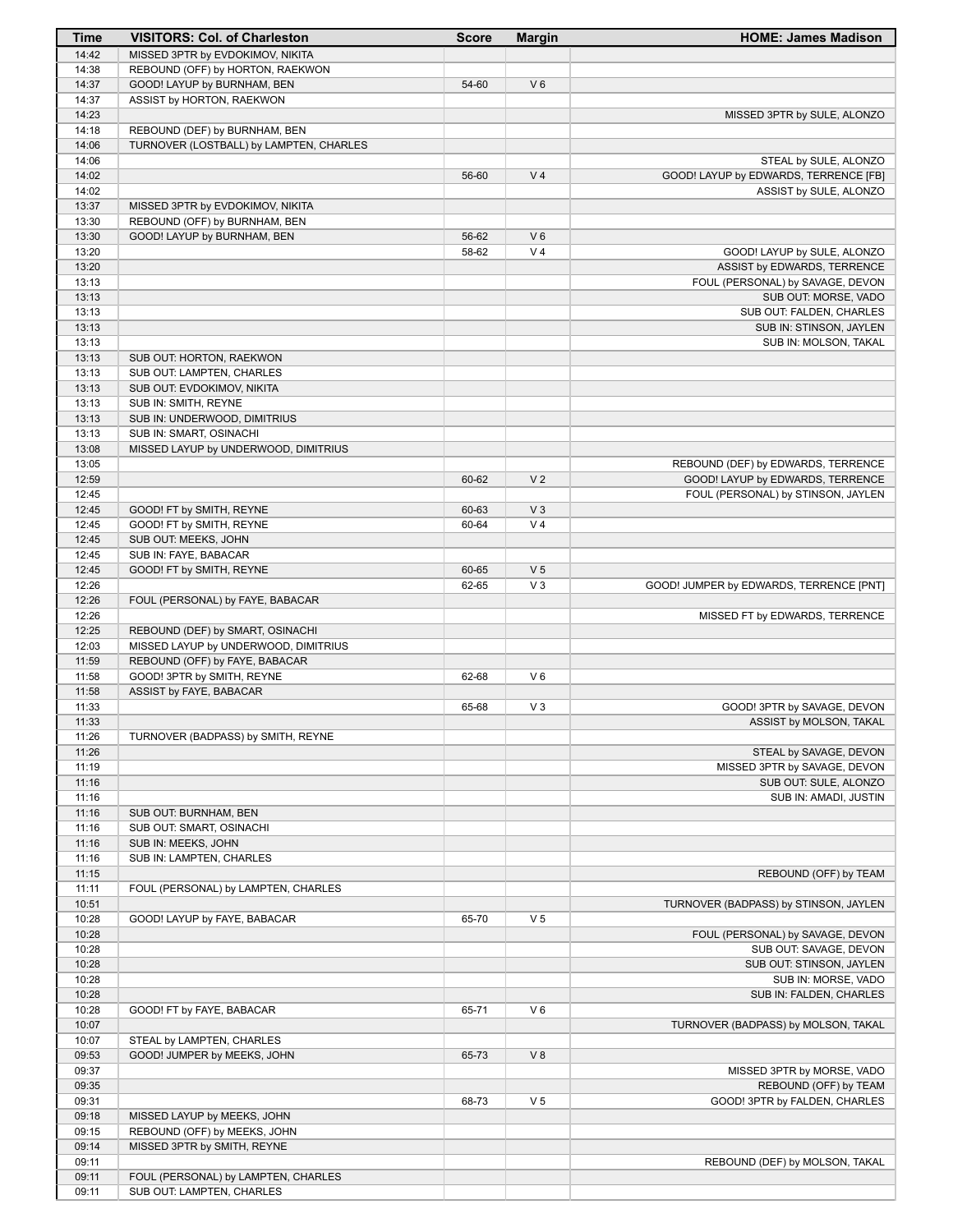| Time           | <b>VISITORS: Col. of Charleston</b>         | <b>Score</b> | <b>Margin</b>  | <b>HOME: James Madison</b>               |
|----------------|---------------------------------------------|--------------|----------------|------------------------------------------|
| 09:11          | SUB IN: SMART, OSINACHI                     |              |                |                                          |
| 08:55          | FOUL (PERSONAL) by MEEKS, JOHN              |              |                |                                          |
| 08:55          |                                             | 69-73        | V <sub>4</sub> | GOOD! FT by MOLSON, TAKAL                |
| 08:55          | SUB OUT: FAYE, BABACAR                      |              |                |                                          |
| 08:55          | SUB IN: BURNHAM, BEN                        |              |                |                                          |
| 08:55          | SUB OUT: SMITH, REYNE                       |              |                |                                          |
| 08:55          | SUB IN: TUCKER, BRENDEN                     |              |                |                                          |
| 08:55          |                                             |              |                | MISSED FT by MOLSON, TAKAL               |
| 08:54          | REBOUND (DEF) by UNDERWOOD, DIMITRIUS       |              |                |                                          |
| 08:32          | MISSED JUMPER by UNDERWOOD, DIMITRIUS       |              |                |                                          |
| 08:25          | REBOUND (OFF) by BURNHAM, BEN               |              |                |                                          |
| 08:25          | MISSED LAYUP by BURNHAM, BEN                |              |                |                                          |
| 08:25          |                                             |              |                | BLOCK by EDWARDS, TERRENCE               |
| 08:20          |                                             |              |                | REBOUND (DEF) by EDWARDS, TERRENCE       |
| 08:19          |                                             |              |                | TURNOVER (LOSTBALL) by EDWARDS, TERRENCE |
| 08:19          | STEAL by MEEKS, JOHN                        |              |                |                                          |
| 08:04          | MISSED JUMPER by SMART, OSINACHI            |              |                |                                          |
| 07:59          | REBOUND (OFF) by BURNHAM, BEN               |              |                |                                          |
| 07:59          | MISSED LAYUP by TUCKER, BRENDEN             |              |                |                                          |
| 07:55          | REBOUND (OFF) by SMART, OSINACHI            |              |                |                                          |
| 07:55          | TURNOVER (BADPASS) by SMART, OSINACHI       |              |                |                                          |
| 07:55          |                                             |              |                | STEAL by MOLSON, TAKAL                   |
| 07:50          |                                             | 71-73        | V <sub>2</sub> | GOOD! LAYUP by MOLSON, TAKAL [FB]        |
| 07:29          | MISSED JUMPER by BURNHAM, BEN               |              |                |                                          |
| 07:26          |                                             |              |                | REBOUND (DEF) by EDWARDS, TERRENCE       |
| 07:21          | FOUL (PERSONAL) by BURNHAM, BEN             |              |                |                                          |
| 07:21          |                                             |              |                |                                          |
| 07:21          | SUB OUT: UNDERWOOD, DIMITRIUS               |              |                |                                          |
| 07:21          | SUB IN: SMITH, REYNE                        |              |                |                                          |
| 07:21          |                                             | 72-73        | V <sub>1</sub> | GOOD! FT by MORSE, VADO [FB]             |
| 07:21          |                                             | 73-73        | $\mathsf T$    | GOOD! FT by MORSE, VADO [FB]             |
| 07:00          | MISSED 3PTR by MEEKS, JOHN                  |              |                |                                          |
| 06:57          |                                             |              |                | REBOUND (DEF) by MORSE, VADO             |
| 06:43          | FOUL (PERSONAL) by SMART, OSINACHI          |              |                |                                          |
| 06:43          |                                             | 74-73        | H <sub>1</sub> | GOOD! FT by MORSE, VADO                  |
| 06:43          | SUB OUT: SMART, OSINACHI                    |              |                |                                          |
| 06:43          | SUB IN: HORTON, RAEKWON                     |              |                |                                          |
| 06:43          |                                             | 75-73        | H <sub>2</sub> | GOOD! FT by MORSE, VADO                  |
| 06:17          | FOUL (OFF) by TUCKER, BRENDEN               |              |                |                                          |
| 06:17          | TURNOVER (OFFENSIVE) by TUCKER, BRENDEN     |              |                |                                          |
| 06:17          | SUB OUT: TUCKER, BRENDEN                    |              |                |                                          |
| 06:17          |                                             |              |                |                                          |
|                | SUB IN: UNDERWOOD, DIMITRIUS                |              |                |                                          |
| 06:04          |                                             |              |                | MISSED JUMPER by EDWARDS, TERRENCE       |
| 06:01<br>05:56 | REBOUND (DEF) by HORTON, RAEKWON            |              | T.             |                                          |
|                | GOOD! LAYUP by MEEKS, JOHN [FB]             | 75-75        |                |                                          |
| 05:53          | FOUL (PERSONAL) by MEEKS, JOHN              |              |                |                                          |
| 05:53          |                                             | 76-75        | H <sub>1</sub> | GOOD! FT by EDWARDS, TERRENCE            |
| 05:53          |                                             | 77-75        | H <sub>2</sub> | GOOD! FT by EDWARDS, TERRENCE            |
| 05:37          |                                             | 79-75        | H4             | GOOD! LAYUP by AMADI, JUSTIN             |
| 05:37          |                                             |              |                | ASSIST by MOLSON, TAKAL                  |
| 05:27          | GOOD! LAYUP by HORTON, RAEKWON              | 79-77        | H <sub>2</sub> |                                          |
| 05:27          | ASSIST by SMITH, REYNE                      |              |                |                                          |
| 05:08          |                                             |              |                | FOUL (OFF) by MOLSON, TAKAL              |
| 05:08          |                                             |              |                | TURNOVER (OFFENSIVE) by MOLSON, TAKAL    |
| 05:08          |                                             |              |                | SUB OUT: MOLSON, TAKAL                   |
| 05:08          |                                             |              |                | SUB IN: WOODEN, JULIEN                   |
| 05:04          | TURNOVER (LOSTBALL) by UNDERWOOD, DIMITRIUS |              |                |                                          |
| 05:04          |                                             |              |                | STEAL by EDWARDS, TERRENCE               |
| 05:04          | FOUL (PERSONAL) by UNDERWOOD, DIMITRIUS     |              |                |                                          |
| 05:04          |                                             | 80-77        | H <sub>3</sub> | GOOD! FT by EDWARDS, TERRENCE            |
| 05:04          |                                             | 81-77        | H4             | GOOD! FT by EDWARDS, TERRENCE            |
| 04:54          | MISSED 3PTR by BURNHAM, BEN                 |              |                |                                          |
| 04:50          |                                             |              |                | REBOUND (DEF) by AMADI, JUSTIN           |
| 04:31          |                                             | 83-77        | H <sub>6</sub> | GOOD! DUNK by AMADI, JUSTIN              |
| 04:31          |                                             |              |                | ASSIST by WOODEN, JULIEN                 |
| 04:05          |                                             |              |                | FOUL (PERSONAL) by AMADI, JUSTIN         |
| 04:05          | SUB OUT: BURNHAM, BEN                       |              |                |                                          |
| 04:05          | SUB IN: LAMPTEN, CHARLES                    |              |                |                                          |
| 04:05          | GOOD! FT by UNDERWOOD, DIMITRIUS            | 83-78        | H <sub>5</sub> |                                          |
| 04:05          | SUB OUT: MEEKS, JOHN                        |              |                |                                          |
| 04:05          | SUB IN: FAYE, BABACAR                       |              |                |                                          |
| 04:05          | GOOD! FT by UNDERWOOD, DIMITRIUS            | 83-79        | H4             |                                          |
| 03:39          |                                             |              |                | MISSED LAYUP by FALDEN, CHARLES          |
| 03:36          | REBOUND (DEF) by LAMPTEN, CHARLES           |              |                |                                          |
| 03:15          | MISSED 3PTR by SMITH, REYNE                 |              |                |                                          |
| 03:12          | REBOUND (OFF) by TEAM                       |              |                |                                          |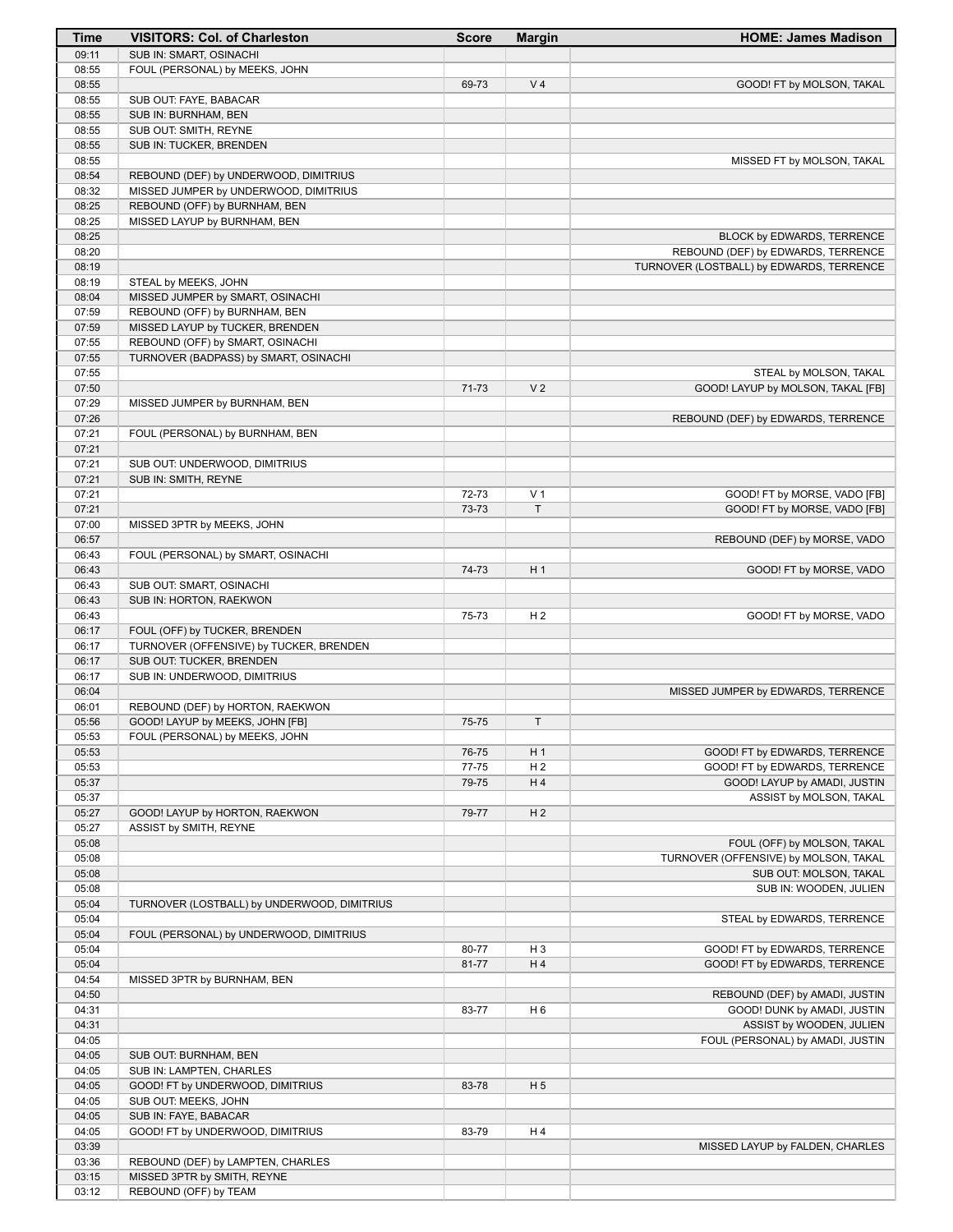| Time           | <b>VISITORS: Col. of Charleston</b>                         | <b>Score</b>   | <b>Margin</b>  | <b>HOME: James Madison</b>                         |
|----------------|-------------------------------------------------------------|----------------|----------------|----------------------------------------------------|
| 03:12          |                                                             |                |                |                                                    |
| 03:12          | SUB OUT: LAMPTEN, CHARLES                                   |                |                |                                                    |
| 03:12          | SUB OUT: FAYE, BABACAR                                      |                |                |                                                    |
| 03:12          | SUB IN: MEEKS, JOHN                                         |                |                |                                                    |
| 03:12<br>03:08 | SUB IN: BURNHAM, BEN<br>GOOD! LAYUP by UNDERWOOD, DIMITRIUS | 83-81          | H <sub>2</sub> |                                                    |
| 03:08          | ASSIST by MEEKS, JOHN                                       |                |                |                                                    |
| 02:53          | FOUL (PERSONAL) by UNDERWOOD, DIMITRIUS                     |                |                |                                                    |
| 02:53          |                                                             | 84-81          | $H_3$          | GOOD! FT by WOODEN, JULIEN                         |
| 02:53          |                                                             | 85-81          | H4             | GOOD! FT by WOODEN, JULIEN                         |
| 02:44          | MISSED 3PTR by HORTON, RAEKWON                              |                |                |                                                    |
| 02:40          |                                                             |                |                | SUB OUT: FALDEN, CHARLES                           |
| 02:40          |                                                             |                |                | SUB IN: MOLSON, TAKAL                              |
| 02:39          | REBOUND (OFF) by TEAM                                       |                |                |                                                    |
| 02:34          | MISSED JUMPER by SMITH, REYNE                               |                |                |                                                    |
| 02:32          |                                                             |                |                | REBOUND (DEF) by MOLSON, TAKAL                     |
| 02:32          | SUB OUT: BURNHAM, BEN                                       |                |                |                                                    |
| 02:32<br>02:22 | SUB IN: LAMPTEN, CHARLES                                    | 88-81          | H <sub>7</sub> | GOOD! 3PTR by MORSE, VADO                          |
| 02:10          | GOOD! 3PTR by SMITH, REYNE                                  | 88-84          | H4             |                                                    |
| 02:10          | ASSIST by LAMPTEN, CHARLES                                  |                |                |                                                    |
| 02:09          | SUB OUT: LAMPTEN, CHARLES                                   |                |                |                                                    |
| 02:09          | SUB IN: SMART, OSINACHI                                     |                |                |                                                    |
| 01:53          | FOUL (PERSONAL) by UNDERWOOD, DIMITRIUS                     |                |                |                                                    |
| 01:53          |                                                             |                |                | MISSED FT by AMADI, JUSTIN                         |
| 01:53          |                                                             |                |                | REBOUND (OFF) by TEAM                              |
| 01:53          | SUB OUT: SMART, OSINACHI                                    |                |                |                                                    |
| 01:53          | SUB IN: BURNHAM, BEN                                        |                |                |                                                    |
| 01:53          |                                                             | 89-84          | H <sub>5</sub> | GOOD! FT by AMADI, JUSTIN                          |
| 01:23          | MISSED 3PTR by SMITH, REYNE                                 |                |                |                                                    |
| 01:20          |                                                             |                |                | REBOUND (DEF) by EDWARDS, TERRENCE                 |
| 00:54<br>00:51 | REBOUND (DEF) by BURNHAM, BEN                               |                |                | MISSED JUMPER by MORSE, VADO                       |
| 00:47          | MISSED 3PTR by SMITH, REYNE                                 |                |                |                                                    |
| 00:44          | REBOUND (OFF) by UNDERWOOD, DIMITRIUS                       |                |                |                                                    |
| 00:44          |                                                             |                |                | FOUL (PERSONAL) by AMADI, JUSTIN                   |
| 00:44          | GOOD! FT by UNDERWOOD, DIMITRIUS                            | 89-85          | H4             |                                                    |
| 00:44          | GOOD! FT by UNDERWOOD, DIMITRIUS                            | 89-86          | $H_3$          |                                                    |
| 00:44          | SUB OUT: BURNHAM, BEN                                       |                |                |                                                    |
| 00:44          | SUB IN: FAYE, BABACAR                                       |                |                |                                                    |
| 00:27          |                                                             |                |                | TURNOVER (LOSTBALL) by MORSE, VADO                 |
| 00:27          | STEAL by UNDERWOOD, DIMITRIUS                               |                |                |                                                    |
| 00:22          | GOOD! DUNK by UNDERWOOD, DIMITRIUS                          | 89-88          | H <sub>1</sub> |                                                    |
| 00:22          |                                                             |                |                | TIMEOUT 30SEC                                      |
| 00:22<br>00:22 |                                                             |                |                | SUB OUT: WOODEN, JULIEN<br>SUB IN: FALDEN, CHARLES |
| 00:15          | FOUL (PERSONAL) by FAYE, BABACAR                            |                |                |                                                    |
| 00:15          |                                                             | 90-88          | H <sub>2</sub> | GOOD! FT by MORSE, VADO                            |
| 00:15          | SUB OUT: FAYE, BABACAR                                      |                |                |                                                    |
| 00:15          | SUB IN: BURNHAM, BEN                                        |                |                |                                                    |
| 00:15          |                                                             | 91-88          | $H_3$          | GOOD! FT by MORSE, VADO                            |
| 00:15          |                                                             |                |                | TIMEOUT 30SEC                                      |
| 00:12          | <b>TIMEOUT TEAM</b>                                         |                |                |                                                    |
| 00:12          | SUB OUT: HORTON, RAEKWON                                    |                |                |                                                    |
| 00:12          | SUB IN: SMART, OSINACHI                                     |                |                |                                                    |
| 00:08          |                                                             |                |                | FOUL (PERSONAL) by MOLSON, TAKAL                   |
| 00:08          | GOOD! FT by MEEKS, JOHN                                     | 91-89          | H <sub>2</sub> |                                                    |
| 00:08<br>00:08 | MISSED FT by MEEKS, JOHN<br>REBOUND (OFF) by TEAM           |                |                |                                                    |
| 00:08          | SUB OUT: BURNHAM, BEN                                       |                |                |                                                    |
| 00:08          | SUB IN: FAYE, BABACAR                                       |                |                |                                                    |
| 00:08          | TIMEOUT 30SEC                                               |                |                |                                                    |
| 00:08          |                                                             |                |                | SUB OUT: FALDEN, CHARLES                           |
| 00:08          |                                                             |                |                | SUB IN: SULE, ALONZO                               |
| 00:08          | GOOD! FT by MEEKS, JOHN                                     | 91-90          | H <sub>1</sub> |                                                    |
| 00:08          | SUB OUT: SMART, OSINACHI                                    |                |                |                                                    |
| 00:08          | SUB IN: HORTON, RAEKWON                                     |                |                |                                                    |
| 00:08          |                                                             |                |                | <b>TIMEOUT TEAM</b>                                |
| 00:08          |                                                             |                |                | SUB OUT: SULE, ALONZO                              |
| 00:08          |                                                             |                |                | SUB IN: FALDEN, CHARLES                            |
| 00:07<br>00:07 | FOUL (PERSONAL) by FAYE, BABACAR                            |                | H <sub>2</sub> | <b>GOOD! FT by FALDEN, CHARLES</b>                 |
| 00:07          |                                                             | 92-90<br>93-90 | $H_3$          | GOOD! FT by FALDEN, CHARLES                        |
| 00:06          |                                                             |                |                | SUB OUT: MOLSON, TAKAL                             |
| 00:06          |                                                             |                |                | SUB IN: WOODEN, JULIEN                             |
| 00:05          |                                                             |                |                | FOUL (PERSONAL) by FALDEN, CHARLES                 |
|                |                                                             |                |                |                                                    |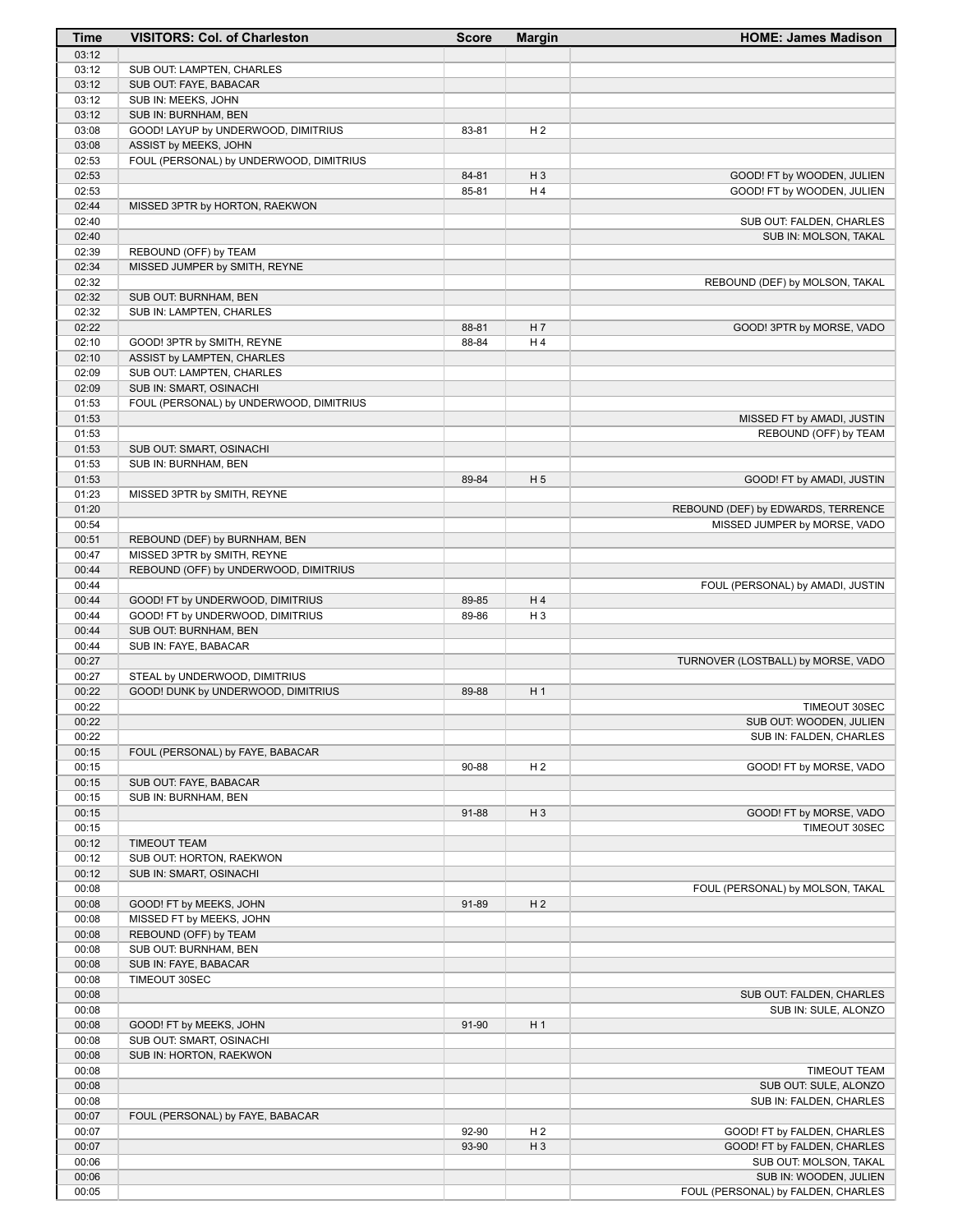| <b>Time</b> | <b>VISITORS: Col. of Charleston</b>   | <b>Score</b> | <b>Margin</b>  | <b>HOME: James Madison</b> |
|-------------|---------------------------------------|--------------|----------------|----------------------------|
| 00:05       | TIMEOUT 30SEC                         |              |                |                            |
| 00:05       | MISSED FT by UNDERWOOD, DIMITRIUS     |              |                |                            |
| 00:05       |                                       |              |                | REBOUND (DEF) by TEAM      |
| 00:04       | GOOD! FT by UNDERWOOD, DIMITRIUS [FB] | 93-91        | H <sub>2</sub> |                            |
| 00:04       |                                       |              |                | SUB OUT: EDWARDS, TERRENCE |
| 00:04       |                                       |              |                | SUB IN: SULE, ALONZO       |
| 00:03       | FOUL (PERSONAL) by FAYE, BABACAR      |              |                |                            |
| 00:03       |                                       |              |                | SUB OUT: SULE, ALONZO      |
| 00:03       |                                       |              |                | SUB IN: EDWARDS, TERRENCE  |
| 00:03       | SUB OUT: FAYE, BABACAR                |              |                |                            |
| 00:03       | SUB IN: BURNHAM, BEN                  |              |                |                            |
| 00:03       |                                       | 94-91        | $H_3$          | GOOD! FT by MORSE, VADO    |
| 00:03       |                                       | 95-91        | H <sub>4</sub> | GOOD! FT by MORSE, VADO    |
| 00:00       | GOOD! 3PTR by MEEKS, JOHN [FB]        | 95-94        | H <sub>1</sub> |                            |

## **Col. of Charleston 94, James Madison 95**

| <b>Points (This Period)</b> | <b>COC</b>     | <b>JMU</b>     |
|-----------------------------|----------------|----------------|
| In the Paint                | 24             | 20             |
| Off Turns                   | 13             |                |
| 2nd Chance                  | 14             |                |
| <b>Fast Break</b>           | 8              | 6              |
| Bench                       | 12             | 15             |
| Per Poss                    | 1.256<br>23/39 | 1.270<br>22/37 |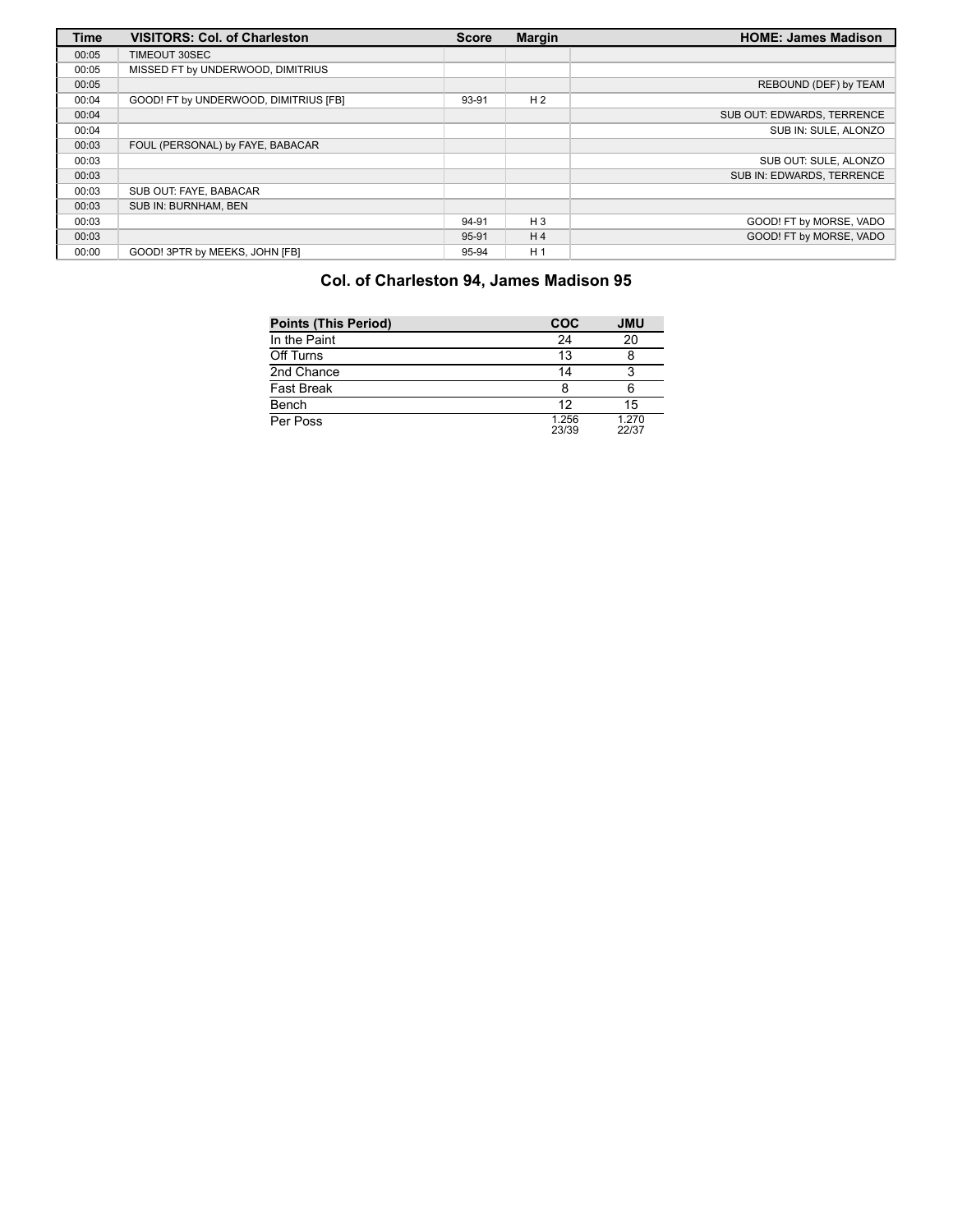#### **Official Scoring/Possession Reference Chart Col. of Charleston vs James Madison Period 1 January 22, 2022 at Atlantic Union Bank Center - Harrisonburg**



#### **Period 1**

<mark>Startersː</mark><br>Col. of Charleston: 2 SMITH,REYNE (G); 11 UNDERWOOD,DIMITRIUS (G); 12 MEEKS,JOHN (F); 25 BURNHAM,BEN (F); 33 SMART,OSINACHI (C);<br>James Madison: 12 AMADI,JUSTIN (F); 4 MORSE,VADO (G); 11 FALDEN,CHARLES (G); 15 M

| <b>Time</b> | <b>VISITORS: Col. of Charleston</b> | <b>Score</b> | <b>Margin</b>   | <b>HOME: James Madison</b>          |
|-------------|-------------------------------------|--------------|-----------------|-------------------------------------|
| 19:44       | GOOD! DUNK by SMART, OSINACHI       | $0 - 2$      | V <sub>2</sub>  |                                     |
| 18:42       | GOOD! LAYUP by TUCKER, BRENDEN      | $0 - 4$      | V <sub>4</sub>  |                                     |
| 18:06       | GOOD! 3PTR by BURNHAM, BEN          | $0-7$        | V <sub>7</sub>  |                                     |
| 17:12       |                                     | $2 - 7$      | V <sub>5</sub>  | GOOD! LAYUP by AMADI, JUSTIN        |
| 17:12       |                                     | 3-7          | V <sub>4</sub>  | GOOD! FT by AMADI, JUSTIN           |
| 16:08       | GOOD! DUNK by FAYE, BABACAR         | $3-9$        | $V_6$           |                                     |
| 14:12       |                                     | $5-9$        | V <sub>4</sub>  | GOOD! LAYUP by SULE, ALONZO         |
| 13:58       | GOOD! 3PTR by SMITH, REYNE          | $5 - 12$     | V <sub>7</sub>  |                                     |
| 13:29       | GOOD! FT by FAYE, BABACAR           | $5 - 13$     | V8              |                                     |
| 13:19       |                                     | $6 - 13$     | V <sub>7</sub>  | GOOD! FT by AMADI, JUSTIN           |
| 13:15       | GOOD! 3PTR by UNDERWOOD, DIMITRIUS  | $6 - 16$     | $V$ 10          |                                     |
| 12:12       |                                     | $8 - 16$     | V8              | GOOD! LAYUP by FALDEN, CHARLES      |
| 11:56       | GOOD! 3PTR by SECHAN, JORDAN        | $8 - 19$     | V <sub>11</sub> |                                     |
| 11:22       |                                     | 10-19        | V <sub>9</sub>  | GOOD! LAYUP by AMADI, JUSTIN        |
| 11:21       |                                     | 11-19        | V8              | GOOD! FT by AMADI, JUSTIN           |
| 11:13       |                                     | 13-19        | $V_6$           | GOOD! LAYUP by FALDEN, CHARLES [FB] |
| 10:48       | GOOD! 3PTR by MEEKS, JOHN           | 13-22        | V <sub>9</sub>  |                                     |
| 10:29       |                                     | 15-22        | V <sub>7</sub>  | GOOD! DUNK by AMADI, JUSTIN         |
| 09:53       |                                     | 16-22        | $V_6$           | GOOD! FT by MORSE, VADO             |
| 09:53       |                                     | 17-22        | V <sub>5</sub>  | GOOD! FT by MORSE, VADO             |
| 09:25       |                                     | 18-22        | V <sub>4</sub>  | GOOD! FT by MOLSON, TAKAL           |
| 09:25       |                                     | 19-22        | $V_3$           | GOOD! FT by MOLSON, TAKAL           |
| 09:12       | GOOD! LAYUP by UNDERWOOD, DIMITRIUS | 19-24        | V <sub>5</sub>  |                                     |
| 09:07       |                                     | 21-24        | $V_3$           | GOOD! DUNK by MOLSON, TAKAL         |
| 08:38       | GOOD! LAYUP by TUCKER, BRENDEN      | 21-26        | V <sub>5</sub>  |                                     |
| 08:00       | GOOD! FT by UNDERWOOD, DIMITRIUS    | 21-27        | V6              |                                     |
| 08:00       | GOOD! FT by UNDERWOOD, DIMITRIUS    | 21-28        | V <sub>7</sub>  |                                     |
| 07:45       |                                     | 24-28        | V <sub>4</sub>  | GOOD! 3PTR by MORSE, VADO           |
| 06:58       |                                     | $25 - 28$    | V <sub>3</sub>  | GOOD! FT by MORSE, VADO             |
| 06:38       | GOOD! FT by TUCKER, BRENDEN         | 25-29        | V 4             |                                     |
| 06:23       | GOOD! LAYUP by TUCKER, BRENDEN [FB] | 25-31        | $V_6$           |                                     |
| 06:10       |                                     | 28-31        | $V_3$           | GOOD! 3PTR by MORSE, VADO           |
| 06:10       |                                     | 29-31        | V <sub>2</sub>  | GOOD! FT by MORSE, VADO             |
| 05:43       | GOOD! 3PTR by SMITH, REYNE          | 29-34        | V <sub>5</sub>  |                                     |
| 05:19       |                                     | 31-34        | V <sub>3</sub>  | GOOD! LAYUP by MORSE, VADO [PNT]    |
| 05:19       |                                     | 32-34        | V <sub>2</sub>  | GOOD! FT by MORSE, VADO             |
| 04:52       | GOOD! 3PTR by MEEKS, JOHN           | 32-37        | V <sub>5</sub>  |                                     |
| 04:39       |                                     | 35-37        | V <sub>2</sub>  | GOOD! 3PTR by MORSE, VADO           |
| 04:23       | GOOD! 3PTR by SMITH, REYNE          | 35-40        | V <sub>5</sub>  |                                     |
| 03:55       |                                     | 38-40        | V <sub>2</sub>  | GOOD! 3PTR by SULE, ALONZO          |
| 03:40       | GOOD! 3PTR by SMITH, REYNE          | 38-43        | V <sub>5</sub>  |                                     |
| 02:43       |                                     | 39-43        | V <sub>4</sub>  | GOOD! FT by AMADI, JUSTIN           |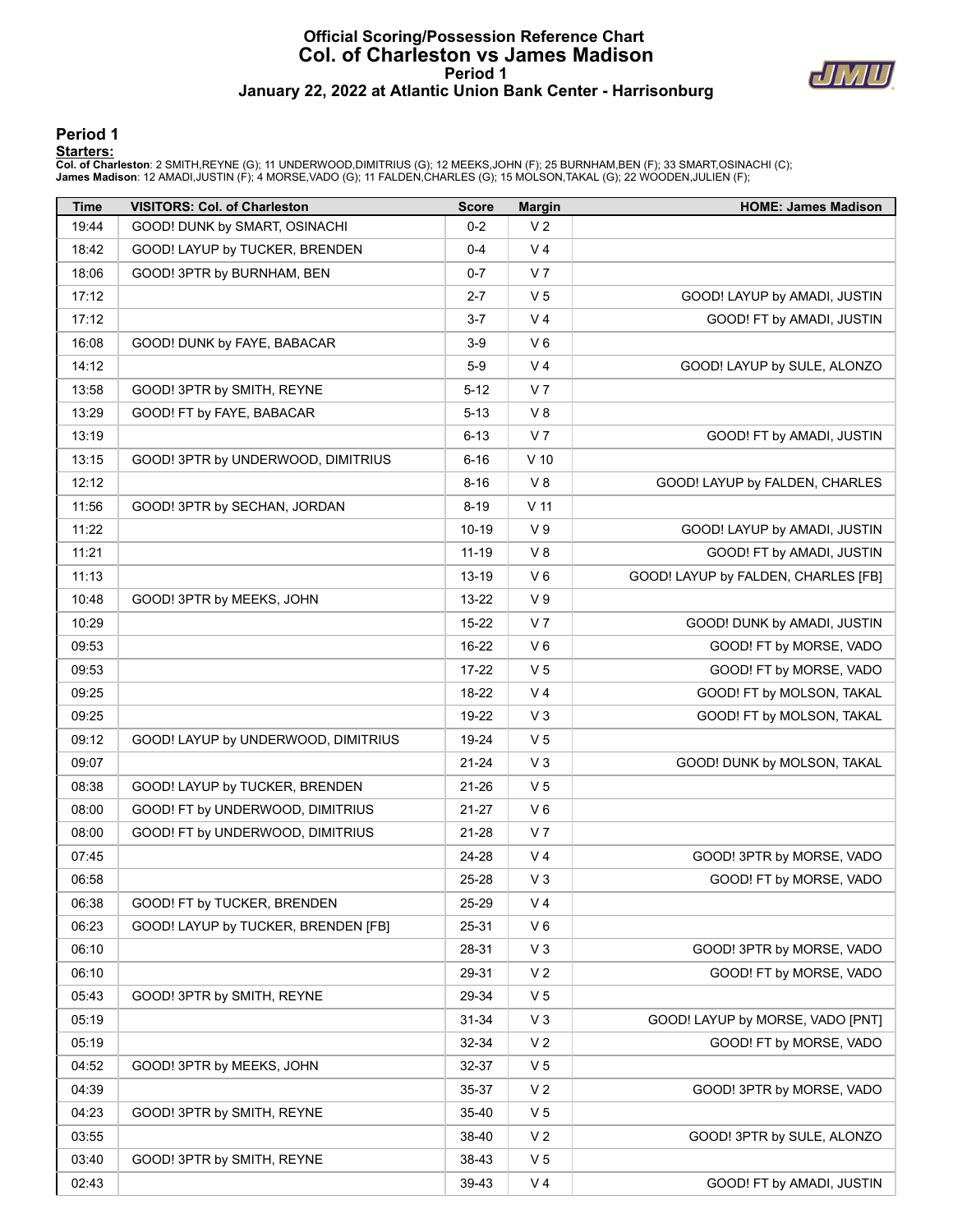| <b>Time</b> | <b>VISITORS: Col. of Charleston</b> | <b>Score</b> | <b>Margin</b>  | <b>HOME: James Madison</b>         |
|-------------|-------------------------------------|--------------|----------------|------------------------------------|
| 02:43       |                                     | 40-43        | $V_3$          | GOOD! FT by AMADI, JUSTIN          |
| 02:09       | GOOD! LAYUP by SMART, OSINACHI      | 40-45        | V <sub>5</sub> |                                    |
| 01:47       |                                     | 42-45        | $V_3$          | GOOD! LAYUP by MOLSON, TAKAL [PNT] |
| 01:46       |                                     | 43-45        | V <sub>2</sub> | GOOD! FT by MOLSON, TAKAL          |
| 01:25       |                                     | 45-45        |                | GOOD! LAYUP by MORSE, VADO [PNT]   |
| 00:55       |                                     | 48-45        | $H_3$          | GOOD! 3PTR by MORSE, VADO          |

**Col. of Charleston 45, James Madison 48**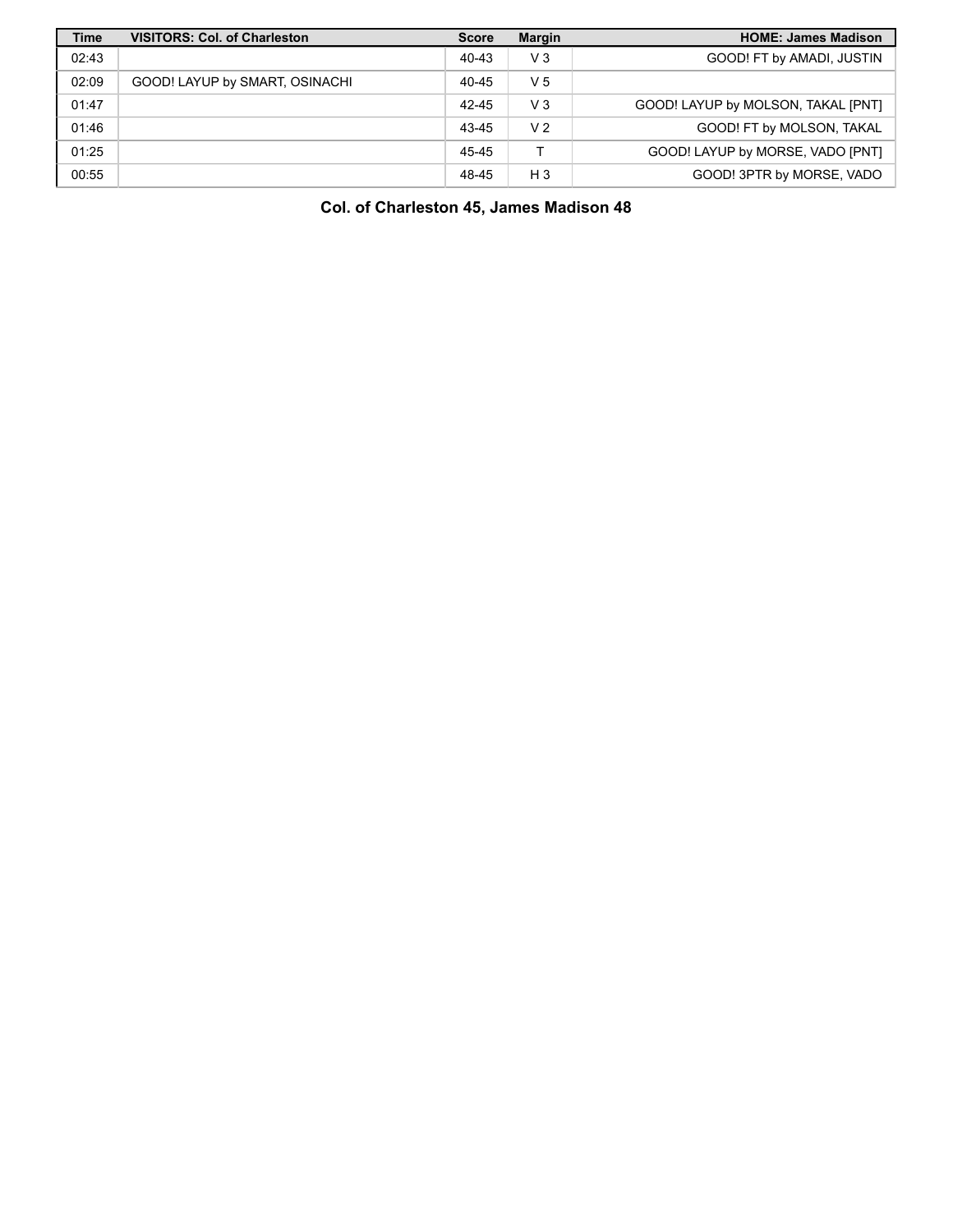#### **Official Scoring/Possession Reference Chart Col. of Charleston vs James Madison Period 2 January 22, 2022 at Atlantic Union Bank Center - Harrisonburg**



#### **Period 2**

#### **Starters:**

Col. of Charleston: 2 SMITH,REYNE (G); 11 UNDERWOOD,DIMITRIUS (G); 12 MEEKS,JOHN (F); 25 BURNHAM,BEN (F); 33 SMART,OSINACHI (C);<br>James Madison: 12 AMADI,JUSTIN (F); 4 MORSE,VADO (G); 11 FALDEN,CHARLES (G); 15 MOLSON,TAKAL

| Time  | <b>VISITORS: Col. of Charleston</b>     | <b>Score</b> | <b>Margin</b>  | <b>HOME: James Madison</b>              |
|-------|-----------------------------------------|--------------|----------------|-----------------------------------------|
| 19:08 |                                         | 50-45        | H 5            | GOOD! JUMPER by MOLSON, TAKAL [PNT]     |
| 18:46 | GOOD! LAYUP by TUCKER, BRENDEN          | 50-47        | $H_3$          |                                         |
| 18:26 |                                         | 52-47        | H <sub>5</sub> | GOOD! JUMPER by FALDEN, CHARLES [PNT]   |
| 17:16 | GOOD! FT by MEEKS, JOHN                 | 52-48        | H 4            |                                         |
| 17:16 | GOOD! FT by MEEKS, JOHN                 | 52-49        | $H_3$          |                                         |
| 17:02 | GOOD! DUNK by UNDERWOOD, DIMITRIUS [FB] | 52-51        | H 1            |                                         |
| 16:42 |                                         | 54-51        | $H_3$          | GOOD! JUMPER by FALDEN, CHARLES [PNT]   |
| 16:15 | GOOD! LAYUP by FAYE, BABACAR            | 54-53        | H <sub>1</sub> |                                         |
| 16:15 | GOOD! FT by FAYE, BABACAR               | 54-54        | T              |                                         |
| 15:39 | GOOD! LAYUP by HORTON, RAEKWON          | 54-56        | V <sub>2</sub> |                                         |
| 15:12 | GOOD! LAYUP by BURNHAM, BEN             | 54-58        | V <sub>4</sub> |                                         |
| 14:37 | GOOD! LAYUP by BURNHAM, BEN             | 54-60        | $V_6$          |                                         |
| 14:02 |                                         | 56-60        | V <sub>4</sub> | GOOD! LAYUP by EDWARDS, TERRENCE [FB]   |
| 13:30 | GOOD! LAYUP by BURNHAM, BEN             | 56-62        | V 6            |                                         |
| 13:20 |                                         | 58-62        | V <sub>4</sub> | GOOD! LAYUP by SULE, ALONZO             |
| 12:59 |                                         | 60-62        | V <sub>2</sub> | GOOD! LAYUP by EDWARDS, TERRENCE        |
| 12:45 | GOOD! FT by SMITH, REYNE                | 60-63        | $V_3$          |                                         |
| 12:45 | GOOD! FT by SMITH, REYNE                | 60-64        | V <sub>4</sub> |                                         |
| 12:45 | GOOD! FT by SMITH, REYNE                | 60-65        | V <sub>5</sub> |                                         |
| 12:26 |                                         | 62-65        | V <sub>3</sub> | GOOD! JUMPER by EDWARDS, TERRENCE [PNT] |
| 11:58 | GOOD! 3PTR by SMITH, REYNE              | 62-68        | $V_6$          |                                         |
| 11:33 |                                         | 65-68        | $V_3$          | GOOD! 3PTR by SAVAGE, DEVON             |
| 10:28 | GOOD! LAYUP by FAYE, BABACAR            | 65-70        | V <sub>5</sub> |                                         |
| 10:28 | GOOD! FT by FAYE, BABACAR               | 65-71        | V6             |                                         |
| 09:53 | GOOD! JUMPER by MEEKS, JOHN             | 65-73        | V 8            |                                         |
| 09:31 |                                         | 68-73        | V <sub>5</sub> | GOOD! 3PTR by FALDEN, CHARLES           |
| 08:55 |                                         | 69-73        | V <sub>4</sub> | GOOD! FT by MOLSON, TAKAL               |
| 07:50 |                                         | 71-73        | V <sub>2</sub> | GOOD! LAYUP by MOLSON, TAKAL [FB]       |
| 07:21 |                                         | 72-73        | V <sub>1</sub> | GOOD! FT by MORSE, VADO [FB]            |
| 07:21 |                                         | 73-73        | $\mathsf{T}$   | GOOD! FT by MORSE, VADO [FB]            |
| 06:43 |                                         | 74-73        | H <sub>1</sub> | GOOD! FT by MORSE, VADO                 |
| 06:43 |                                         | 75-73        | H <sub>2</sub> | GOOD! FT by MORSE, VADO                 |
| 05:56 | GOOD! LAYUP by MEEKS, JOHN [FB]         | 75-75        | T              |                                         |
| 05:53 |                                         | 76-75        | H <sub>1</sub> | GOOD! FT by EDWARDS, TERRENCE           |
| 05:53 |                                         | 77-75        | H <sub>2</sub> | GOOD! FT by EDWARDS, TERRENCE           |
| 05:37 |                                         | 79-75        | H 4            | GOOD! LAYUP by AMADI, JUSTIN            |
| 05:27 | GOOD! LAYUP by HORTON, RAEKWON          | 79-77        | H <sub>2</sub> |                                         |
| 05:04 |                                         | 80-77        | $H_3$          | GOOD! FT by EDWARDS, TERRENCE           |
| 05:04 |                                         | 81-77        | H 4            | GOOD! FT by EDWARDS, TERRENCE           |
| 04:31 |                                         | 83-77        | H <sub>6</sub> | GOOD! DUNK by AMADI, JUSTIN             |
| 04:05 | GOOD! FT by UNDERWOOD, DIMITRIUS        | 83-78        | H <sub>5</sub> |                                         |
| 04:05 | GOOD! FT by UNDERWOOD, DIMITRIUS        | 83-79        | H 4            |                                         |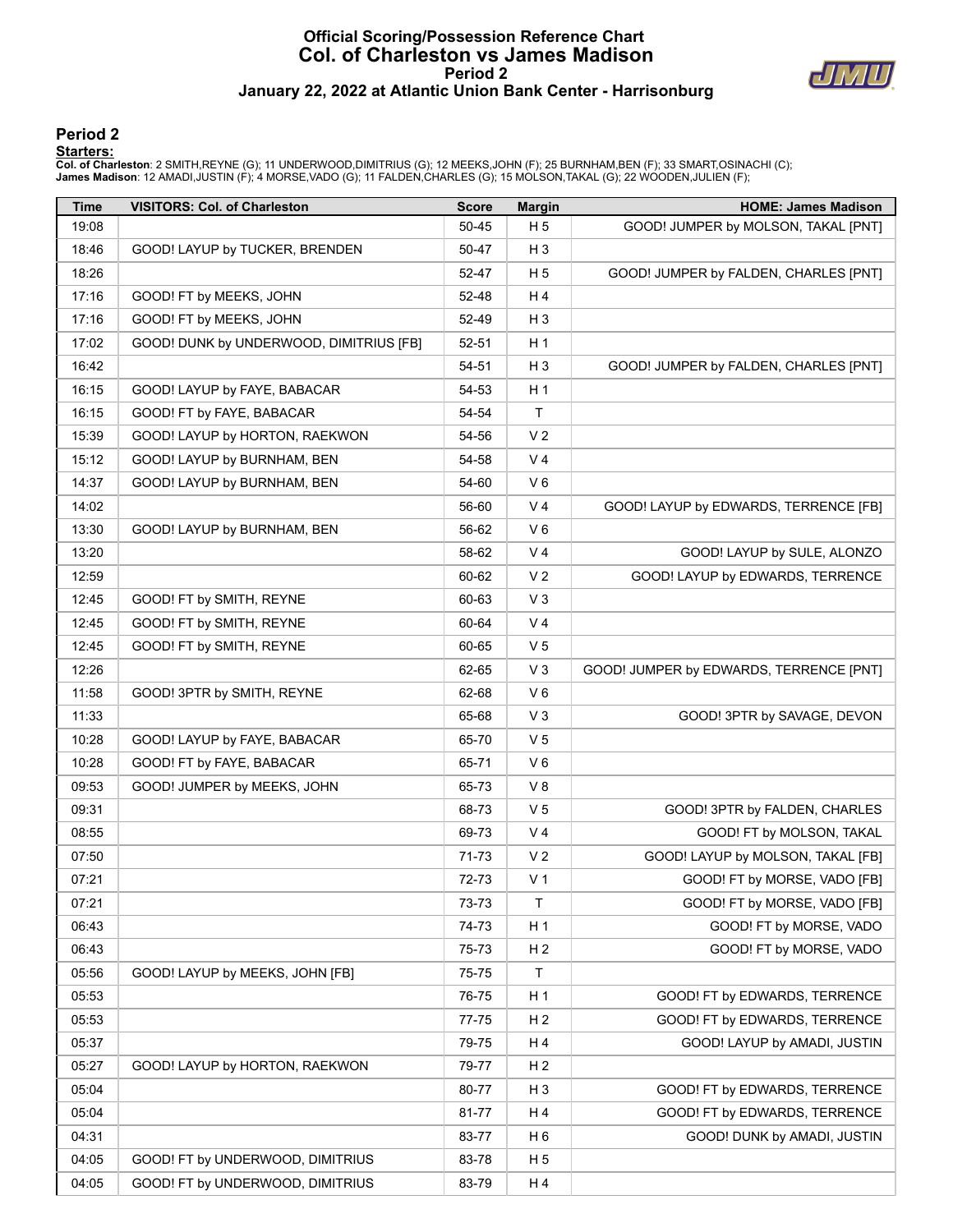| <b>Time</b> | <b>VISITORS: Col. of Charleston</b>   | <b>Score</b> | <b>Margin</b>  | <b>HOME: James Madison</b>  |
|-------------|---------------------------------------|--------------|----------------|-----------------------------|
| 03:08       | GOOD! LAYUP by UNDERWOOD, DIMITRIUS   | 83-81        | H <sub>2</sub> |                             |
| 02:53       |                                       | 84-81        | $H_3$          | GOOD! FT by WOODEN, JULIEN  |
| 02:53       |                                       | 85-81        | H <sub>4</sub> | GOOD! FT by WOODEN, JULIEN  |
| 02:22       |                                       | 88-81        | H <sub>7</sub> | GOOD! 3PTR by MORSE, VADO   |
| 02:10       | GOOD! 3PTR by SMITH, REYNE            | 88-84        | H <sub>4</sub> |                             |
| 01:53       |                                       | 89-84        | H <sub>5</sub> | GOOD! FT by AMADI, JUSTIN   |
| 00:44       | GOOD! FT by UNDERWOOD, DIMITRIUS      | 89-85        | H <sub>4</sub> |                             |
| 00:44       | GOOD! FT by UNDERWOOD, DIMITRIUS      | 89-86        | $H_3$          |                             |
| 00:22       | GOOD! DUNK by UNDERWOOD, DIMITRIUS    | 89-88        | H <sub>1</sub> |                             |
| 00:15       |                                       | 90-88        | H <sub>2</sub> | GOOD! FT by MORSE, VADO     |
| 00:15       |                                       | 91-88        | $H_3$          | GOOD! FT by MORSE, VADO     |
| 00:08       | GOOD! FT by MEEKS, JOHN               | 91-89        | H <sub>2</sub> |                             |
| 00:08       | GOOD! FT by MEEKS, JOHN               | 91-90        | H <sub>1</sub> |                             |
| 00:07       |                                       | 92-90        | H <sub>2</sub> | GOOD! FT by FALDEN, CHARLES |
| 00:07       |                                       | 93-90        | $H_3$          | GOOD! FT by FALDEN, CHARLES |
| 00:04       | GOOD! FT by UNDERWOOD, DIMITRIUS [FB] | 93-91        | H <sub>2</sub> |                             |
| 00:03       |                                       | 94-91        | $H_3$          | GOOD! FT by MORSE, VADO     |
| 00:03       |                                       | 95-91        | H <sub>4</sub> | GOOD! FT by MORSE, VADO     |
| 00:00       | GOOD! 3PTR by MEEKS, JOHN [FB]        | 95-94        | H <sub>1</sub> |                             |

**Col. of Charleston 94, James Madison 95**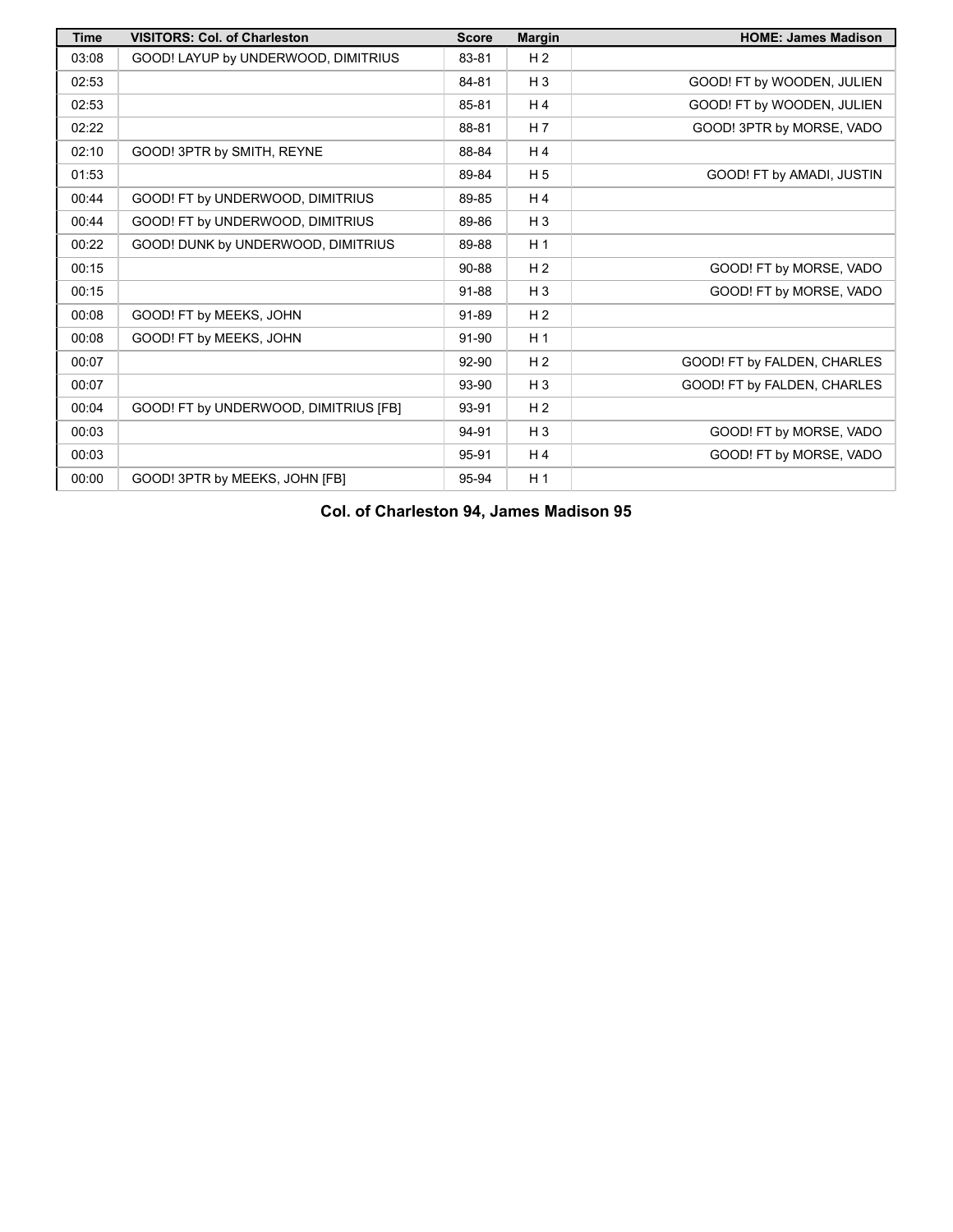#### **Official Substitutions Log Col. of Charleston vs James Madison Period 1 January 22, 2022 at Atlantic Union Bank Center - Harrisonburg**



| <b>VISITORS: Col. of Charleston</b> | <b>Time</b> | <b>Score</b> | <b>HOME: James Madison</b> |
|-------------------------------------|-------------|--------------|----------------------------|
| 2 SMITH, REYNE                      |             |              | 12 AMADI, JUSTIN           |
| 11 UNDERWOOD, DIMITRIUS             |             |              | 4 MORSE, VADO              |
| 12 MEEKS, JOHN                      |             |              | 11 FALDEN, CHARLES         |
| 25 BURNHAM.BEN                      |             |              | <b>15 MOLSON.TAKAL</b>     |
| 33 SMART, OSINACHI                  |             |              | 22 WOODEN, JULIEN          |
| SUB OUT: 11 UNDERWOOD, DIMITRIUS    | 19:03       | $2 - 0$      |                            |
| SUB IN: 5 TUCKER, BRENDEN           | 19:03       |              |                            |
| SUB OUT: 2 SMITH, REYNE             | 17:36       | $7-0$        |                            |
| SUB OUT: 25 BURNHAM, BEN            | 17:36       |              |                            |
| CLID OLIT. 22 CMADT OCINIACLI       | 47.9C       |              |                            |

| SUB OUT: 2 SMITH, REYNE          | 17:36 | $7-0$     |                             |
|----------------------------------|-------|-----------|-----------------------------|
| SUB OUT: 25 BURNHAM, BEN         | 17:36 |           |                             |
| SUB OUT: 33 SMART, OSINACHI      | 17:36 |           |                             |
| SUB IN: 11 UNDERWOOD, DIMITRIUS  | 17:36 |           |                             |
| SUB IN: 34 LAMPTEN, CHARLES      | 17:36 |           |                             |
| SUB IN: 35 FAYE, BABACAR         | 17:36 |           |                             |
|                                  | 17:12 | $7-2$     | SUB OUT: MOLSON, TAKAL      |
|                                  | 17:12 |           | SUB IN: STRICKLAND, TERELL  |
| SUB OUT: 11 UNDERWOOD, DIMITRIUS | 16:32 | $7-3$     |                             |
| SUB OUT: 12 MEEKS, JOHN          | 16:32 |           |                             |
| SUB IN: 4 HORTON, RAEKWON        | 16:32 |           |                             |
| SUB IN: 41 EVDOKIMOV, NIKITA     | 16:32 |           |                             |
| SUB OUT: 5 TUCKER, BRENDEN       | 15:36 | $9 - 3$   |                             |
| SUB OUT: 34 LAMPTEN, CHARLES     | 15:36 |           |                             |
| SUB OUT: 35 FAYE.BABACAR         | 15:36 |           |                             |
|                                  |       |           |                             |
| SUB IN: 2 SMITH, REYNE           | 15:36 |           |                             |
| SUB IN: 25 BURNHAM, BEN          | 15:36 |           |                             |
| SUB IN: 33 SMART, OSINACHI       | 15:36 |           |                             |
|                                  | 15:00 | $9 - 3$   | SUB OUT: AMADI, JUSTIN      |
|                                  | 15:00 |           | SUB OUT: FALDEN, CHARLES    |
|                                  | 15:00 |           | SUB IN: MOLSON, TAKAL       |
|                                  | 15:00 |           | SUB IN: SULE, ALONZO        |
| SUB OUT: 4 HORTON, RAEKWON       | 15:00 |           |                             |
| SUB IN: 12 MEEKS, JOHN           | 15:00 |           |                             |
| SUB OUT: 25 BURNHAM.BEN          | 15:00 |           |                             |
| SUB IN: 11 UNDERWOOD, DIMITRIUS  | 15:00 |           |                             |
| SUB OUT: 41 EVDOKIMOV, NIKITA    | 14:52 | $9 - 3$   |                             |
| SUB IN: 35 FAYE, BABACAR         | 14:52 |           |                             |
|                                  | 14:29 | $9 - 3$   | SUB OUT: WOODEN.JULIEN      |
|                                  | 14:29 |           | SUB IN: EDWARDS.TERRENCE    |
|                                  | 13:29 | $13 - 5$  | SUB OUT: STRICKLAND, TERELL |
|                                  | 13:29 |           | SUB OUT: SULE, ALONZO       |
|                                  | 13:29 |           | SUB IN: AMADI, JUSTIN       |
|                                  | 13:29 |           | SUB IN: FALDEN, CHARLES     |
| SUB OUT: 33 SMART, OSINACHI      | 13:29 |           |                             |
| SUB IN: 34 LAMPTEN, CHARLES      | 13:29 |           |                             |
| SUB OUT: 11 UNDERWOOD, DIMITRIUS | 13:29 |           |                             |
| SUB IN: 5 TUCKER, BRENDEN        | 13:29 |           |                             |
| SUB OUT: 34 LAMPTEN, CHARLES     | 13:10 | $16-6$    |                             |
| SUB IN: 11 UNDERWOOD, DIMITRIUS  | 13:10 |           |                             |
| SUB OUT: 2 SMITH.REYNE           | 12:19 | $16-6$    |                             |
| SUB IN: 1 SECHAN, JORDAN         | 12:19 |           |                             |
|                                  | 11:21 | 19-10     | SUB OUT: MORSE, VADO        |
|                                  | 11:21 |           | SUB IN: STRICKLAND, TERELL  |
|                                  | 10:09 | $22 - 15$ | SUB OUT: STRICKLAND, TERELL |
|                                  | 10:09 |           | SUB IN: MORSE, VADO         |
| SUB OUT: 1 SECHAN, JORDAN        | 10:09 |           |                             |
| SUB OUT: 11 UNDERWOOD, DIMITRIUS |       |           |                             |
|                                  | 10:09 |           |                             |
| SUB IN: 2 SMITH, REYNE           | 10:09 |           |                             |
| SUB IN: 41 EVDOKIMOV, NIKITA     | 10:09 |           |                             |
| SUB OUT: 5 TUCKER, BRENDEN       | 09:53 | $22 - 15$ |                             |
| SUB OUT: 35 FAYE, BABACAR        | 09:53 |           |                             |
| SUB IN: 4 HORTON, RAEKWON        | 09:53 |           |                             |
| SUB IN: 25 BURNHAM, BEN          | 09:53 |           |                             |
|                                  | 09:42 | $22 - 17$ | SUB OUT: EDWARDS TERRENCE   |
|                                  | 09:42 |           | SUB IN: WOODEN, JULIEN      |
| SUB OUT: 4 HORTON, RAEKWON       | 09:42 |           |                             |
| SUB IN: 5 TUCKER, BRENDEN        | 09:42 |           |                             |
| SUB OUT: 2 SMITH, REYNE          | 09:25 | $22 - 17$ |                             |
| SUB IN: 11 UNDERWOOD, DIMITRIUS  | 09:25 |           |                             |
| SUB OUT: 41 EVDOKIMOV, NIKITA    | 08:59 | 24-21     |                             |
| SUB IN: 4 HORTON, RAEKWON        | 08:59 |           |                             |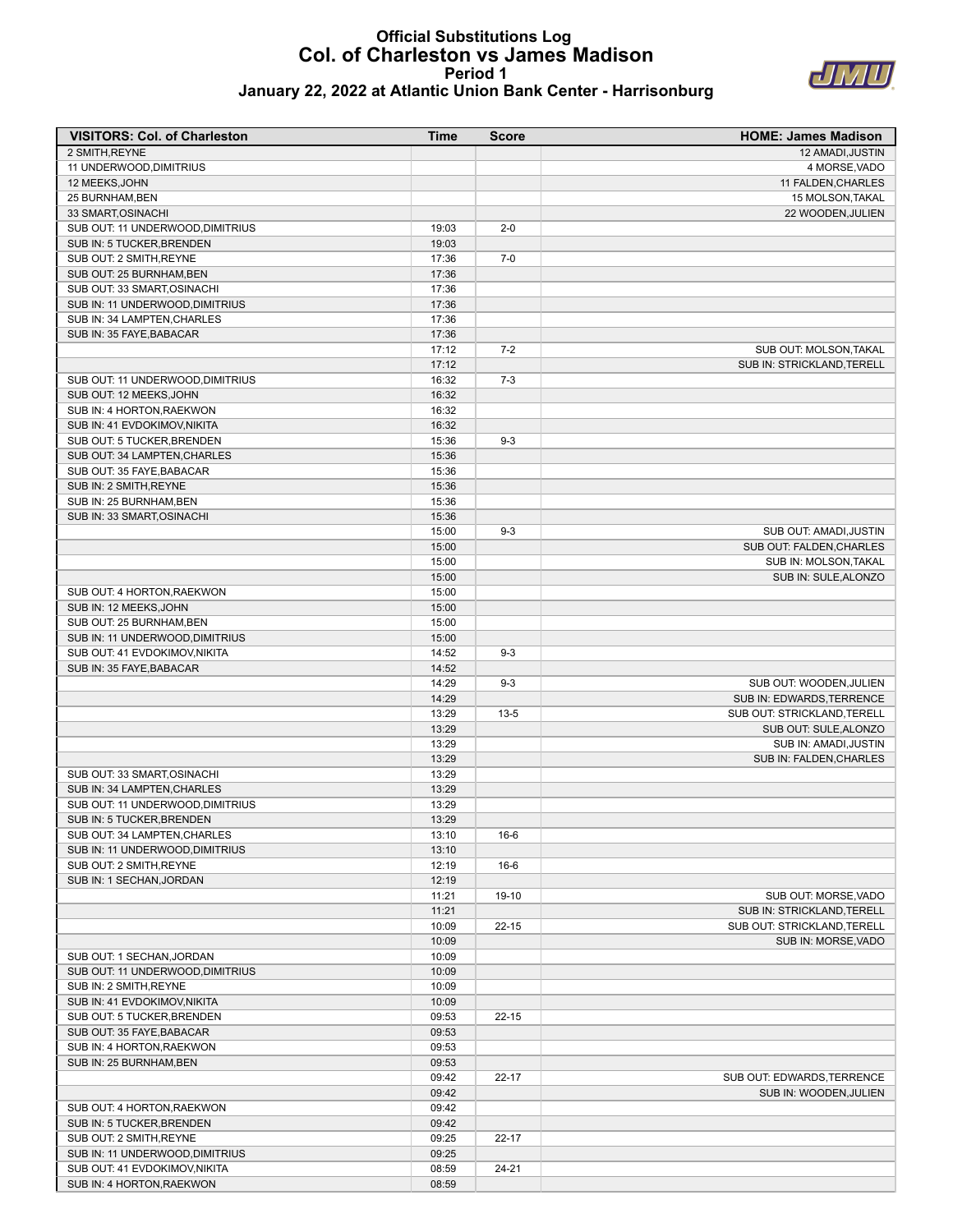| <b>VISITORS: Col. of Charleston</b> | <b>Time</b> | <b>Score</b> | <b>HOME: James Madison</b> |
|-------------------------------------|-------------|--------------|----------------------------|
|                                     | 06:58       | 28-25        | SUB OUT: MOLSON, TAKAL     |
|                                     | 06:58       |              | SUB IN: SAVAGE, DEVON      |
| SUB OUT: 4 HORTON, RAEKWON          | 06:58       |              |                            |
| SUB IN: 30 FARRAR, NICK             | 06:58       |              |                            |
|                                     | 06:10       | $31 - 28$    | SUB OUT: FALDEN, CHARLES   |
|                                     | 06:10       |              | SUB IN: MOLSON, TAKAL      |
| SUB OUT: 5 TUCKER, BRENDEN          | 06:10       |              |                            |
| SUB IN: 2 SMITH, REYNE              | 06:10       |              |                            |
|                                     | 05:01       | 34-32        | SUB OUT: AMADI, JUSTIN     |
|                                     | 05:01       |              | SUB IN: SULE, ALONZO       |
| SUB OUT: 12 MEEKS.JOHN              | 05:01       |              |                            |
| SUB IN: 33 SMART, OSINACHI          | 05:01       |              |                            |
| SUB OUT: 30 FARRAR, NICK            | 04:06       | 40-35        |                            |
| SUB IN: 12 MEEKS, JOHN              | 04:06       |              |                            |
|                                     | 03:27       | 43-38        | SUB OUT: SAVAGE, DEVON     |
|                                     | 03:27       |              | SUB OUT: WOODEN, JULIEN    |
|                                     | 03:27       |              | SUB IN: AMADI, JUSTIN      |
|                                     | 03:27       |              | SUB IN: FALDEN, CHARLES    |
| SUB OUT: 25 BURNHAM, BEN            | 03:27       |              |                            |
| SUB IN: 35 FAYE, BABACAR            | 03:27       |              |                            |
| SUB OUT: 35 FAYE, BABACAR           | 02:43       | 43-39        |                            |
| SUB IN: 25 BURNHAM, BEN             | 02:43       |              |                            |
| SUB OUT: 33 SMART, OSINACHI         | 00:48       | 45-48        |                            |
| SUB IN: 1 SECHAN, JORDAN            | 00:48       |              |                            |

## **Col. of Charleston 45, James Madison 48**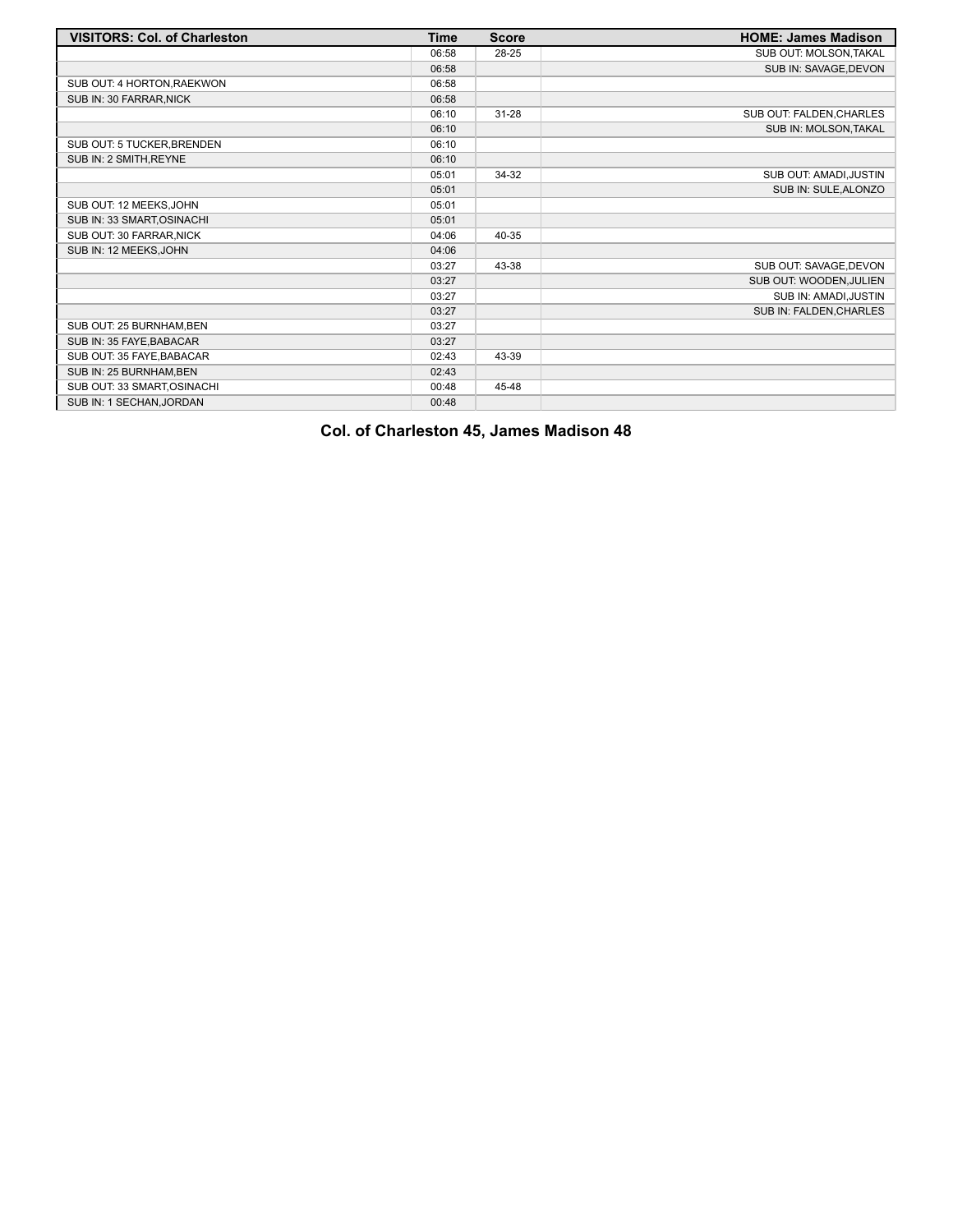#### **Official Substitutions Log Col. of Charleston vs James Madison Period 2 January 22, 2022 at Atlantic Union Bank Center - Harrisonburg**



| <b>VISITORS: Col. of Charleston</b>                 | Time           | <b>Score</b>             | <b>HOME: James Madison</b> |
|-----------------------------------------------------|----------------|--------------------------|----------------------------|
| 2 SMITH, REYNE                                      |                |                          | <b>12 AMADI.JUSTIN</b>     |
| 11 UNDERWOOD, DIMITRIUS                             |                |                          | 4 MORSE, VADO              |
| 12 MEEKS, JOHN                                      |                |                          | 11 FALDEN, CHARLES         |
| 25 BURNHAM, BEN                                     |                |                          | 15 MOLSON, TAKAL           |
| 33 SMART, OSINACHI                                  |                |                          | 22 WOODEN, JULIEN          |
|                                                     | 20:00          | $\overline{\phantom{a}}$ | SUB OUT: SULE, ALONZO      |
|                                                     | 20:00          |                          | SUB IN: WOODEN, JULIEN     |
| SUB OUT: 1 SECHAN, JORDAN                           | 20:00          |                          |                            |
| SUB IN: 33 SMART, OSINACHI                          | 20:00          |                          |                            |
| SUB OUT: 2 SMITH, REYNE                             | 19:51          | $\overline{\phantom{a}}$ |                            |
| SUB IN: 5 TUCKER, BRENDEN                           | 19:51          |                          |                            |
| SUB OUT: 5 TUCKER, BRENDEN                          | 18:10          | 47-52                    |                            |
| SUB IN: 4 HORTON, RAEKWON                           | 18:10          |                          |                            |
| SUB OUT: 33 SMART, OSINACHI                         | 17:55          | 47-52                    |                            |
| SUB IN: 35 FAYE, BABACAR                            | 17:55          |                          |                            |
| SUB OUT: 25 BURNHAM, BEN                            | 17:28          | 47-52                    |                            |
| SUB IN: 34 LAMPTEN, CHARLES                         | 17:28          |                          |                            |
|                                                     | 16:15          | 53-54                    | SUB OUT: AMADI, JUSTIN     |
|                                                     | 16:15          |                          | SUB IN: SULE, ALONZO       |
| SUB OUT: 11 UNDERWOOD, DIMITRIUS                    | 16:15          |                          |                            |
| SUB OUT: 12 MEEKS, JOHN                             | 16:15          |                          |                            |
| SUB IN: 25 BURNHAM, BEN                             | 16:15          |                          |                            |
| SUB IN: 41 EVDOKIMOV, NIKITA                        | 16:15          |                          |                            |
|                                                     | 15:39          | 56-54                    | SUB OUT: MOLSON, TAKAL     |
|                                                     | 15:39          |                          | SUB OUT: WOODEN, JULIEN    |
|                                                     | 15:39          |                          | SUB IN: SAVAGE, DEVON      |
|                                                     | 15:39          |                          | SUB IN: EDWARDS, TERRENCE  |
| SUB OUT: 35 FAYE, BABACAR                           | 15:39          |                          |                            |
| SUB IN: 12 MEEKS, JOHN                              | 15:39          |                          |                            |
|                                                     | 13:13          | 62-58                    | SUB OUT: MORSE, VADO       |
|                                                     | 13:13          |                          | SUB OUT: FALDEN, CHARLES   |
|                                                     | 13:13          |                          | SUB IN: STINSON, JAYLEN    |
|                                                     | 13:13          |                          | SUB IN: MOLSON, TAKAL      |
| SUB OUT: 4 HORTON, RAEKWON                          | 13:13          |                          |                            |
| SUB OUT: 34 LAMPTEN, CHARLES                        | 13:13          |                          |                            |
| SUB OUT: 41 EVDOKIMOV, NIKITA                       | 13:13          |                          |                            |
| SUB IN: 2 SMITH, REYNE                              | 13:13          |                          |                            |
| SUB IN: 11 UNDERWOOD, DIMITRIUS                     | 13:13<br>13:13 |                          |                            |
| SUB IN: 33 SMART, OSINACHI                          |                | 64-60                    |                            |
| SUB OUT: 12 MEEKS, JOHN<br>SUB IN: 35 FAYE, BABACAR | 12:45<br>12:45 |                          |                            |
|                                                     | 11:16          | 68-65                    | SUB OUT: SULE, ALONZO      |
|                                                     | 11:16          |                          | SUB IN: AMADI, JUSTIN      |
| SUB OUT: 25 BURNHAM, BEN                            | 11:16          |                          |                            |
| SUB OUT: 33 SMART, OSINACHI                         | 11:16          |                          |                            |
| SUB IN: 12 MEEKS, JOHN                              | 11:16          |                          |                            |
| SUB IN: 34 LAMPTEN, CHARLES                         | 11:16          |                          |                            |
|                                                     | 10:28          | 70-65                    | SUB OUT: SAVAGE, DEVON     |
|                                                     | 10:28          |                          | SUB OUT: STINSON, JAYLEN   |
|                                                     | 10:28          |                          | SUB IN: MORSE, VADO        |
|                                                     | 10:28          |                          | SUB IN: FALDEN, CHARLES    |
| SUB OUT: 34 LAMPTEN, CHARLES                        | 09:11          | 73-68                    |                            |
| SUB IN: 33 SMART, OSINACHI                          | 09:11          |                          |                            |
| SUB OUT: 35 FAYE, BABACAR                           | 08:55          | 73-69                    |                            |
| SUB IN: 25 BURNHAM, BEN                             | 08:55          |                          |                            |
| SUB OUT: 2 SMITH, REYNE                             | 08:55          |                          |                            |
| SUB IN: 5 TUCKER, BRENDEN                           | 08:55          |                          |                            |
| SUB OUT: 11 UNDERWOOD, DIMITRIUS                    | 07:21          | 73-71                    |                            |
| SUB IN: 2 SMITH, REYNE                              | 07:21          |                          |                            |
| SUB OUT: 33 SMART, OSINACHI                         | 06:43          | 73-74                    |                            |
| SUB IN: 4 HORTON, RAEKWON                           | 06:43          |                          |                            |
| SUB OUT: 5 TUCKER, BRENDEN                          | 06:17          | 73-75                    |                            |
| SUB IN: 11 UNDERWOOD, DIMITRIUS                     | 06:17          |                          |                            |
|                                                     | 05:08          | 77-79                    | SUB OUT: MOLSON, TAKAL     |
|                                                     | 05:08          |                          | SUB IN: WOODEN, JULIEN     |
| SUB OUT: 25 BURNHAM, BEN                            | 04:05          | 77-83                    |                            |
| SUB IN: 34 LAMPTEN, CHARLES                         | 04:05          |                          |                            |
| SUB OUT: 12 MEEKS, JOHN                             | 04:05          |                          |                            |
| SUB IN: 35 FAYE, BABACAR                            | 04:05          |                          |                            |